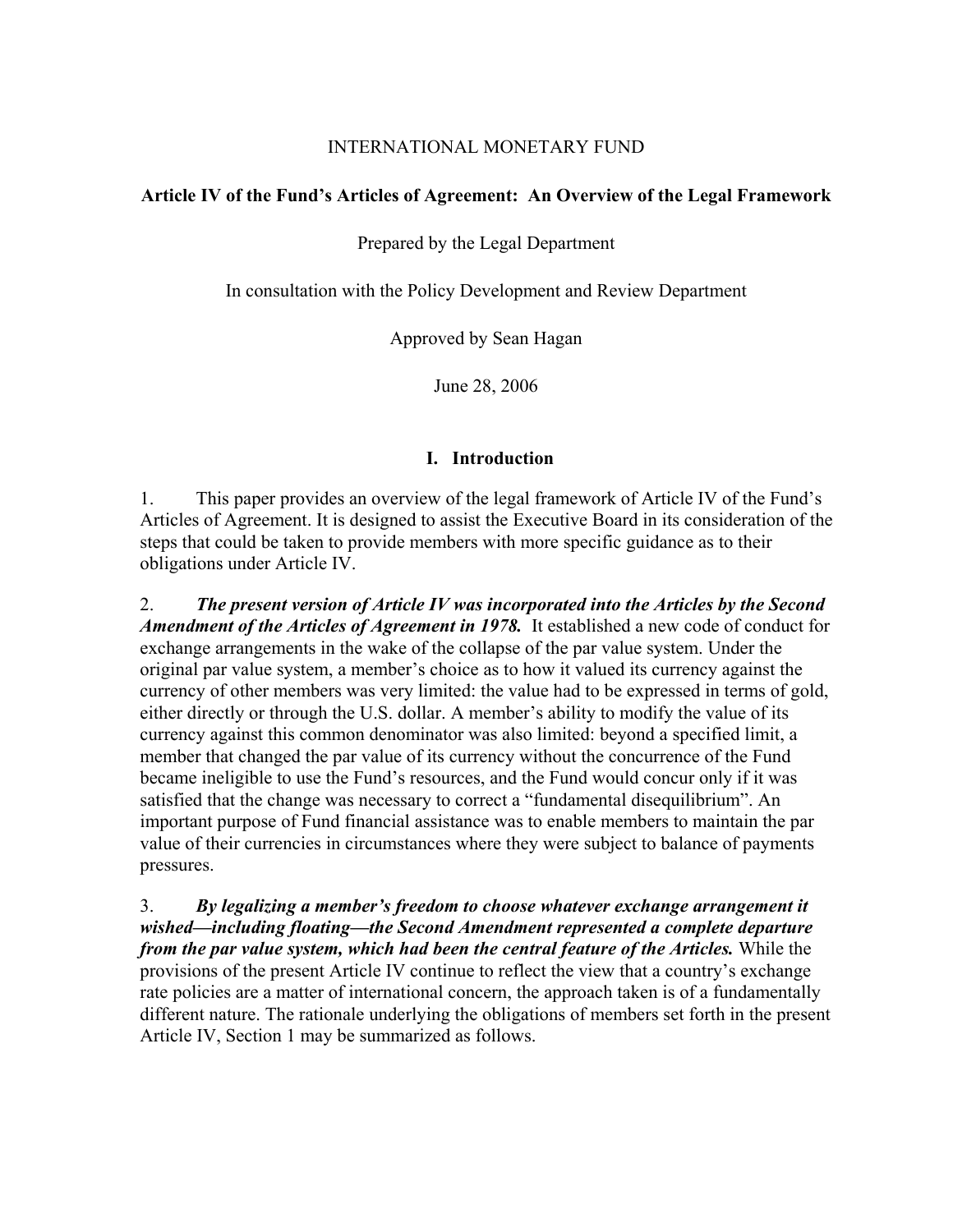- *First, there is a recognition that a member should not resist an adjustment to its exchange rate if such an adjustment is needed in response to underlying conditions.* There was a concern that the par value system had created rigidity without stability, with members failing to adjust—or delaying adjustment—even in circumstances of fundamental disequilibrium. This rigidity was perceived as having hampered the balance of payments adjustment of many members and the achievement of the sustainable equilibrium of the overall system. The assumption underpinning the Second Amendment was that if exchange rates reflected underlying conditions, the overall system would be more stable, even if this resulted in fluctuations in members' exchange rates. Reflecting this approach, a key obligation under the original Article IV—the requirement to collaborate to promote "exchange stability"—was modified in the Second Amendment to become the requirement to collaborate to promote a "stable system of exchange rates." The stated objective is to achieve the stability of the system— not the stability of exchange rates as such—and such stability would be best served if exchange rates were permitted to fluctuate in response to underlying conditions.
- *Second, given the important relationship between a member's domestic policies and its exchange rate, the stability of the overall system of exchange rates is enhanced by the pursuit of domestic policies that create the underlying conditions for economic and financial stability*. While fluctuations of exchange rates would be inevitable—particularly with respect to those members that chose to float their currencies—erratic disruptions and disorderly developments in exchange rates would be limited if members pursued appropriate economic policies. In recognition of this relationship between domestic policies and the exchange rate system, the Second Amendment introduced obligations with respect to members' domestic policies. However, as will be discussed in this paper, these obligations are of a particularly "soft" nature, out of a recognition that members should not have to give up a significant degree of sovereignty with respect to policies that, while they may have an international impact, are of a domestic nature.
- *Finally, with respect to members' exchange rate policies, members should avoid pursuing policies that are designed to either interfere with the adjustment process or gain an unfair competitive advantage over other members.* In particular, a specific obligation under Article IV, Section 1 is the requirement that members "avoid manipulating exchange rates or the international monetary system in order to prevent effective balance of payments adjustment or to gain an unfair competitive advantage." As will be discussed, this obligation is broad enough to include both overvalued and undervalued exchange rates. Moreover, unlike the obligations with respect to domestic policies, members' exchange rate obligations are of a "hard" nature, reflecting the international nature of these policies. As will be discussed in Section II of this paper, the potential applicability of the obligation to avoid manipulation is constrained by the need to determine intent; this determination, however, is made independently by the Fund and is not based exclusively on the member's representation of its motives.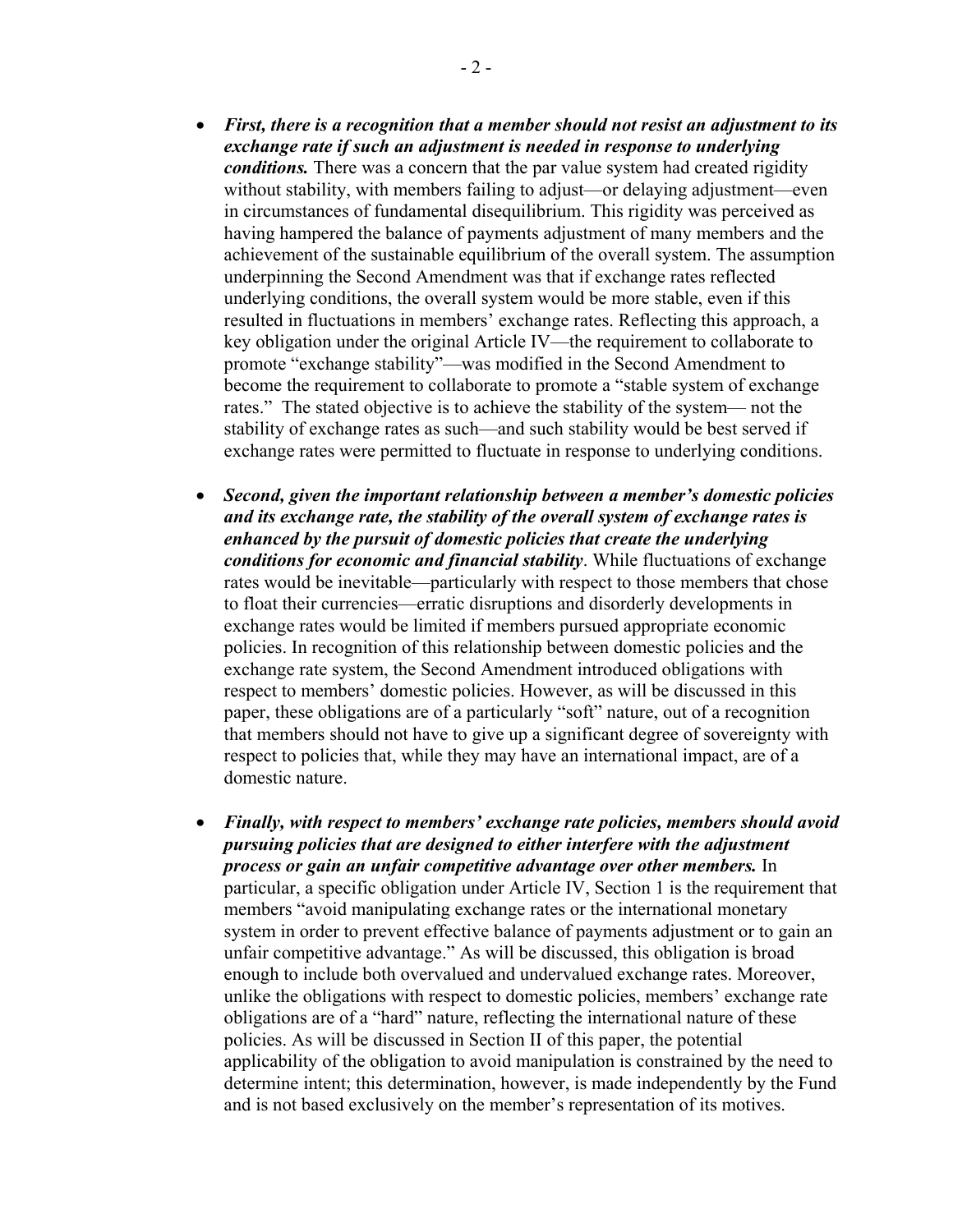4. *While the present Article IV sets forth obligations of members, it also sets forth obligations for the Fund.* Under Article IV, Section 3(a), the Fund is required to oversee the international monetary system to ensure its effective operation and to oversee the compliance of each member with its obligations under Article IV. Because of the particular importance of members' exchange rate obligations, the Articles give the Fund even more specific direction with respect to how members' compliance with these obligations is to be monitored: Article IV, Section 3(b) requires the Fund to exercise firm surveillance over the exchange rate policies of members and to adopt specific principles for the guidance of members with respect to those policies. As a means of fulfilling this requirement, the Fund adopted the principles contained in the 1977 Decision on Surveillance over Exchange Rate Policies (the "1977 Decision"), which is a subject of the present review. To enable the Fund to perform its surveillance obligation, Article IV, Section 3(b) also requires each member to provide the Fund with the information necessary for this purpose and to consult with the Fund upon request.

5. *The remainder of this paper examines those provisions of Article IV that are of the greatest relevance to the present review.* Section II provides an overview of Article IV, Section 2, which sets forth the rights of members with respect to their choice of exchange arrangements. Section III analyses members' obligations under Article IV, Section 1 to collaborate with the Fund to assure orderly exchange arrangements and to promote a stable system of exchange rates. Section IV examines the Fund's surveillance responsibilities under Article IV, Section 3 and, in that context, discusses both: (a) the present relationship between the 1977 Decision and members' exchange rate obligations; and (b) the scope for evolution of this relationship. Section V offers conclusions.

6. *Any examination of Article IV must be prefaced with an acknowledgement of the challenge of interpreting its provisions*. Unlike other provisions of the Second Amendment, the substance of Article IV was effectively negotiated by a small group of members outside the Executive Board and represented a delicate political compromise among these members. When the text was presented to the Executive Board by these members, it was generally understood that the scope for substantive change was very limited, notwithstanding the fact that a number of Executive Directors—and staff—expressed concern regarding the vagueness and ambiguity of a number of its terms. As a result, there is very little legislative history to illuminate the meaning of the provisions. As was noted by the Executive Director of one of the members that authored the text, it was envisaged that greater precision would emerge over time:

"[P]recision and purity of language—obviously desirable goals—were most difficult to achieve when a compromise was involved. That some terms were vague was of course a matter of some importance, as it was experience gained by their use that would give them precise meanings. Surely some of the terms used by the framers at Bretton Woods were considered vague in 1944, but they had sharpened and acquired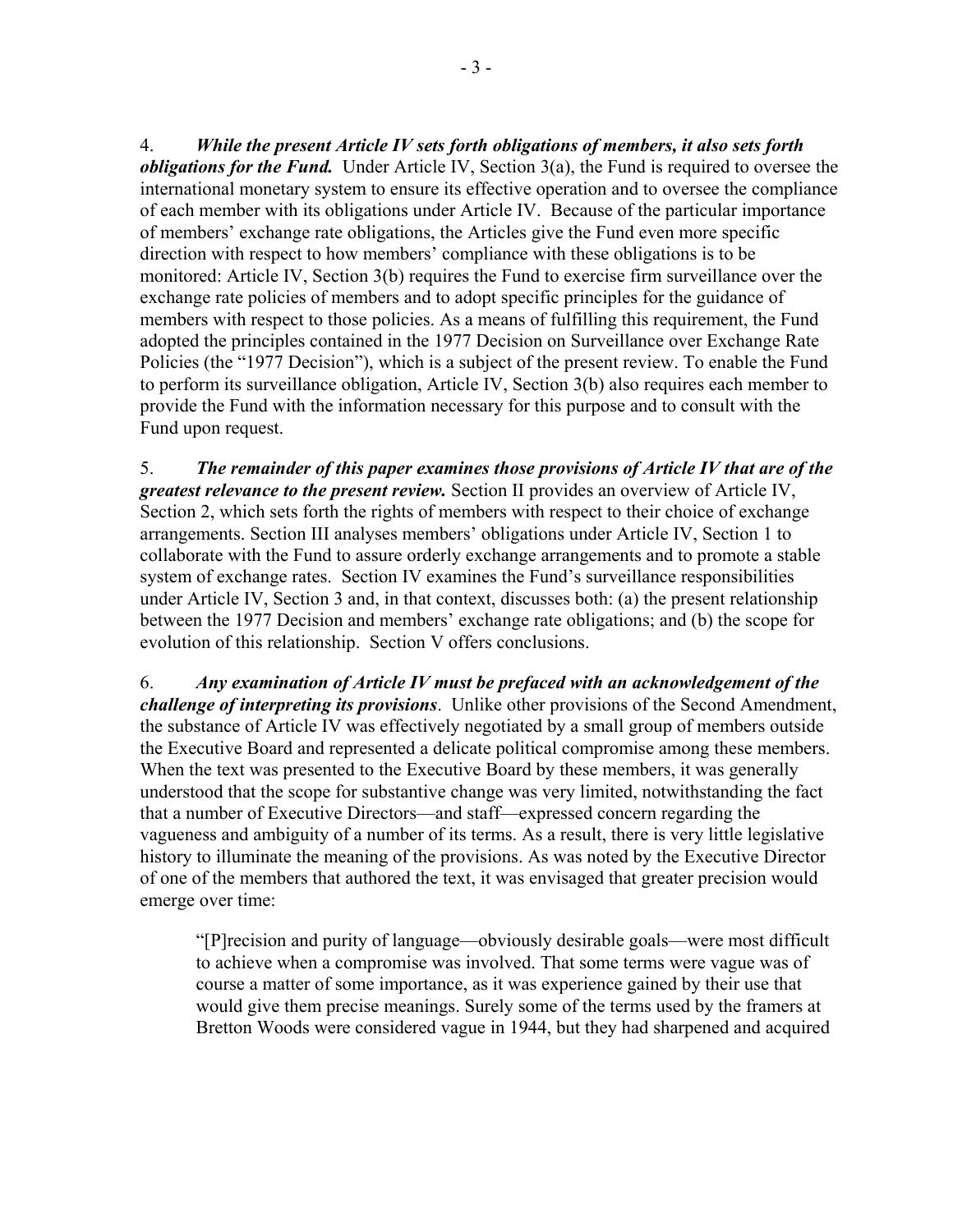precision as time had progressed. The [proposed] text had evolved over many hours of negotiation, and he would be reluctant to see any changes made".<sup>1</sup>

7. *Since the adoption of the Second Amendment and the 1977 Decision, the Fund has not sought to elucidate the meaning of members' obligations under Article IV for purposes of its bilateral surveillance activities.* As will be described in this paper, however, the Board could choose to place greater reliance on the legal framework of Article IV, but in a manner that continues to ensure flexibility and the maintenance of the cooperative nature of the Fund.

## **II. Exchange Arrangements Under Article IV, Section 2**

8. *Before examining the scope of members' freedom with respect to their choice of "exchange arrangements", it is important to have an understanding of the meaning of this term.* While the term "exchange arrangement" is not specifically defined under the Articles, the use of the term in Article IV, Section 2 indicates that it refers to the overall method that a member uses to determine the value of its currency against other currencies (see Box 1). For example, a decision to peg one's currency against a specified currency of another member would represent one type of exchange arrangement, while the decision to freely float would represent another type of exchange arrangement.

#### **Box 1. Article IV, Section 2 of the Fund's Articles of Agreement**

Section 2: General exchange arrangements

 (a) Each member shall notify the Fund, within thirty days after the date of the second amendment of this Agreement, of the exchange arrangements it intends to apply in fulfillment of its obligations under Section 1 of this Article, and shall notify the Fund promptly of any changes in its exchange arrangements.

 (b) Under an international monetary system of the kind prevailing on January 1, 1976, exchange arrangements may include (i) the maintenance by a member of a value for its currency in terms of the special drawing right or another denominator, other than gold, selected by the member, or (ii) cooperative arrangements by which members maintain the value of their currencies in relation to the value of the currency or currencies of other members, or (iii) other exchange arrangements of a member's choice.

 (c) To accord with the development of the international monetary system, the Fund, by an eightyfive percent majority of the total voting power, may make provision for general exchange arrangements without limiting the right of members to have exchange arrangements of their choice consistent with the purposes of the Fund and the obligations under Section 1 of this Article.

<sup>&</sup>lt;sup>1</sup> Statement of Mr. Wahl, EBM/75/203, December 22, 1975, p. 17.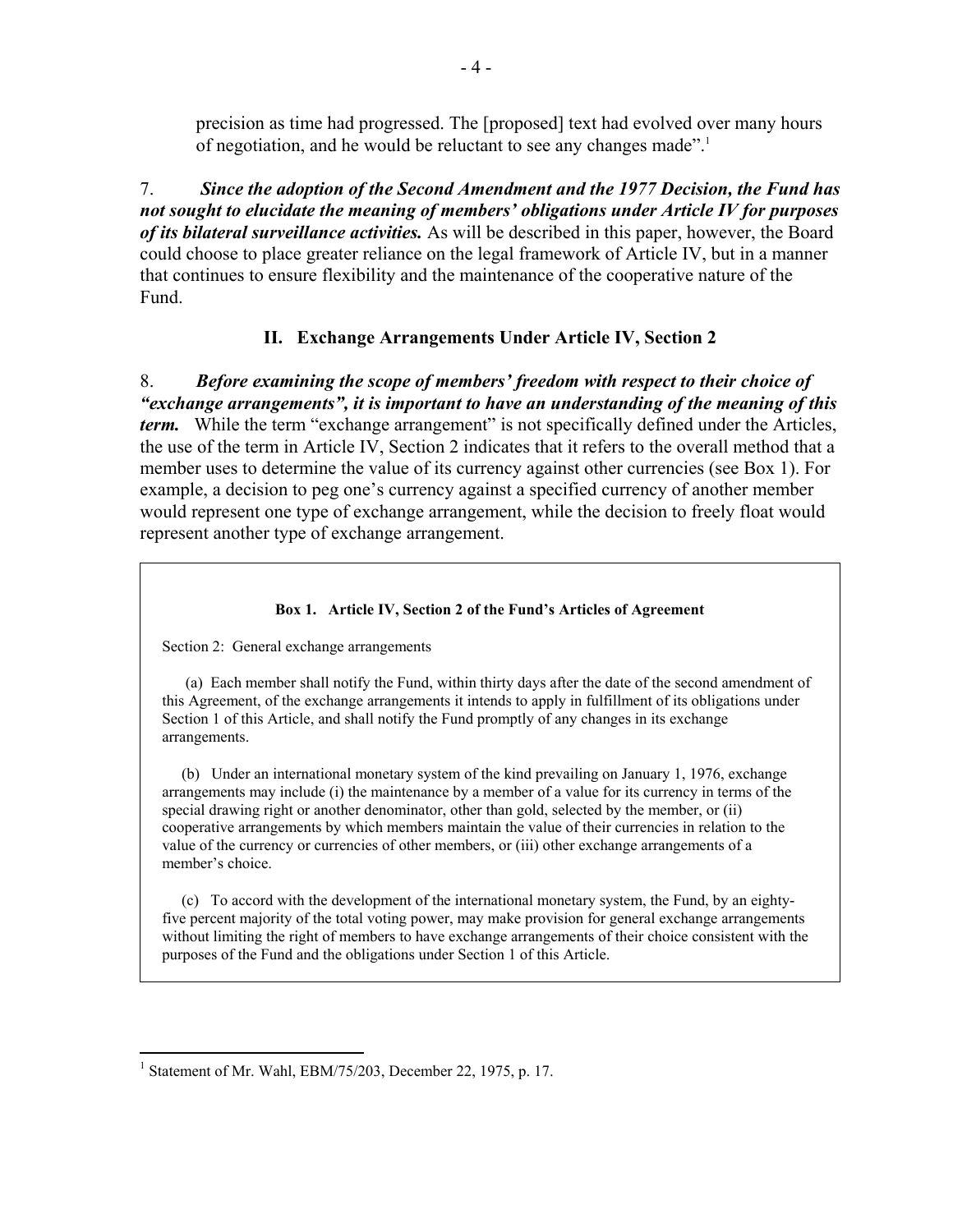9. *However, an issue that is central to any analysis of Article IV is the nature of the distinction between the term "exchange arrangements" and "exchange rate policies", the latter term being used in Article IV, Section 3 in the context of the Fund's surveillance activities.* Although the term "exchange rate policies" is also not defined, principles of statutory construction require that these two terms be given different meanings from each other.<sup>2</sup> In that regard, it has been noted that "exchange arrangements refer to a broad classification or framework of a member's exchange system, while the term 'exchange rate policies' refer to the actions or inactions of members in the operation of their arrangements".<sup>3</sup> However, where the line is drawn between these two terms depends on the exchange arrangement adopted by the member. For example, a member may notify the Fund that its exchange arrangement under Article IV, Section 2 is one where its currency is allowed to float, subject to periodic intervention in amounts to be determined from time to time in the light of developing economic conditions. It has been understood that, in this circumstance, a member's policy as to how it would approach intervention decisions would constitute its exchange rate policy rather than its exchange arrangement.<sup>4</sup> However, in circumstances where a member chooses an exchange arrangement that involves pegging its currency to the currency of another member (or a basket of currencies), it has also been understood that the "exchange arrangement" includes not only the currencies being used, but also the rate being used for this purpose.<sup>5</sup> However, and as will be discussed further in Sections III and IV of this paper, the fact that, in this case, the exchange rate forms part of the exchange arrangement does not deprive the Fund of its jurisdiction over this rate when it determines whether the member is fulfilling its obligations regarding its exchange rate policies.

10. *Article IV, Section 2 gives members considerable freedom in the choice of their exchange arrangements.* Of the types of exchange arrangements that members may choose, Article IV, Section 2 expressly contemplates the pegging of a member's currency to the SDR, the pegging to another denominator, and "cooperative arrangements under which

 $2$  "[W]hen the legislature uses certain language in one part of the statute and different language in another, the court assumes that different meanings were intended." N.J. Singer, *Statutes and Statutory Construction*, (6<sup>th</sup> Edition 2000), p. 194.

<sup>&</sup>lt;sup>3</sup> Sir Joseph Gold, *Exchange Rates in International Law and Organization* (American Bar Association, 1988), p. 113. As a general matter, the extensive writings of Sir Joseph Gold, former General Counsel of the Fund, provide an invaluable resource to any examination of the meaning of Article IV. Among other things, he was consulted on the preparation of the draft text of Article IV before it was presented to the Executive Board and, therefore, has some knowledge of the authors' intentions that are not evident in the rather sparse legislative history of Article IV. Other publications of Sir Joseph Gold that are of relevance to this topic include *Interpretation: The IMF and International Law* (Kluwer Law International, 1996); *Developments in the International Monetary System, the International Monetary Fund and the International Monetary Law Since 1971* (Martinus Nijhoff, 1983); *Legal and Institutional Aspects of the International Monetary System: Selected Essays, Volume II* (IMF, 1983); *Legal Effects of Fluctuating Exchange Rates* (IMF, 1990).

<sup>4</sup> *Implementation of The Second Amendment—Notification of Exchange Arrangements under Article IV, Section 2,* SM/77/277, November 28, 1977, p. 2.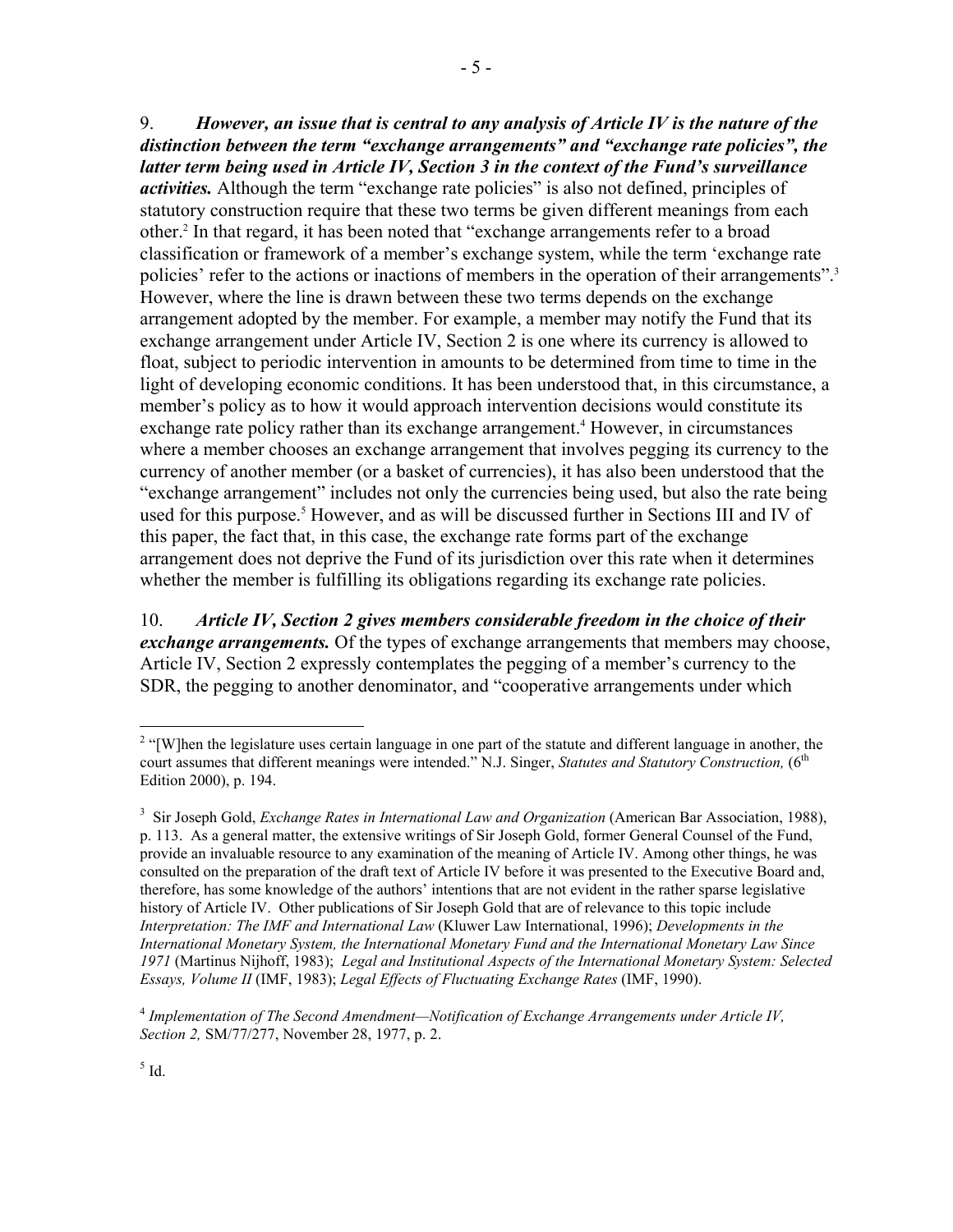members maintain the value of their currencies in relation to the value of another member's currency or a group of currencies". However, the list set forth in Article IV, Section 2 is illustrative rather than exhaustive and it is specifically provided that a member may use "other exchange arrangements of a member's choice".

11. *The only type of exchange arrangement that is specifically precluded under Article IV, Section 2 is one that relies on gold as the denominator.* This prohibition reflects a principal objective of the Second Amendment, which was to reduce the role of gold in the international monetary system.

12. *Members are required to provide an accurate notification to the Fund regarding their exchange arrangements and of any changes they make to them.* This notification is for the information of the Fund; the Fund's consent is not required for a member's initial choice of exchange arrangement, nor for subsequent changes. Changes must be notified "promptly" and the Board has interpreted this as requiring notification within three days of the modification.<sup>6</sup> Shortly after the adoption of the Second Amendment, the Board set out guidelines on the types of changes to an exchange arrangement that would require notification.7

13. *Notwithstanding the broad freedom that members have in this area, a member's choice of exchange arrangement must be consistent with its obligations under the Articles.* A member cannot put in place an exchange arrangement that would give rise to a breach of an obligation under the Fund's Articles. For example, a member could not maintain an exchange arrangement that gave rise to a multiple currency practice that was inconsistent with Article VIII, Section 3.

14. *Perhaps of even greater relevance for this review, a member could not put in place an exchange arrangement that would give rise to a breach of its obligations under Article IV, Section 1, the content of which will be discussed in detail in the next section.* Indeed, this limitation is expressly referred to in various sections of Article IV, including: (i) Article IV, Section 2(a) (which provides that each member shall notify the Fund of "the exchange arrangements it intends to apply in fulfillment of its obligations under [Article IV,] Section 1"), (ii) Article IV, Section 2(c) (which refers to "the right of members to have exchange arrangements of their choice consistent with the purposes of the Fund and the obligations under Article IV, Section 1"), and (iii) Article IV Section 3 (which, in the context of the Fund's surveillance responsibilities, refers to "other exchange arrangements of a member's choice consistent with the purposes of the Fund and Article VI Section 1").<sup>8</sup>

1

(continued…)

<sup>6</sup> See *Chairman's Summing Up, Annual Review of the Implementation of Surveillance* (EBM/82/44), April 9, 1982, p. 13.

<sup>7</sup> *Notification of Exchange Arrangements under Article IV, Section 2*, Decision No. 5712-(78/41), adopted March 23, 1978.

<sup>&</sup>lt;sup>8</sup> Although the legislative history of Article IV is not extensive, there was also some analysis of this issue when the draft provision was discussed in the Executive Board. In particular, the then General Counsel noted that "the freedom of members to choose was protected although, of course, they remained subject to the obligations of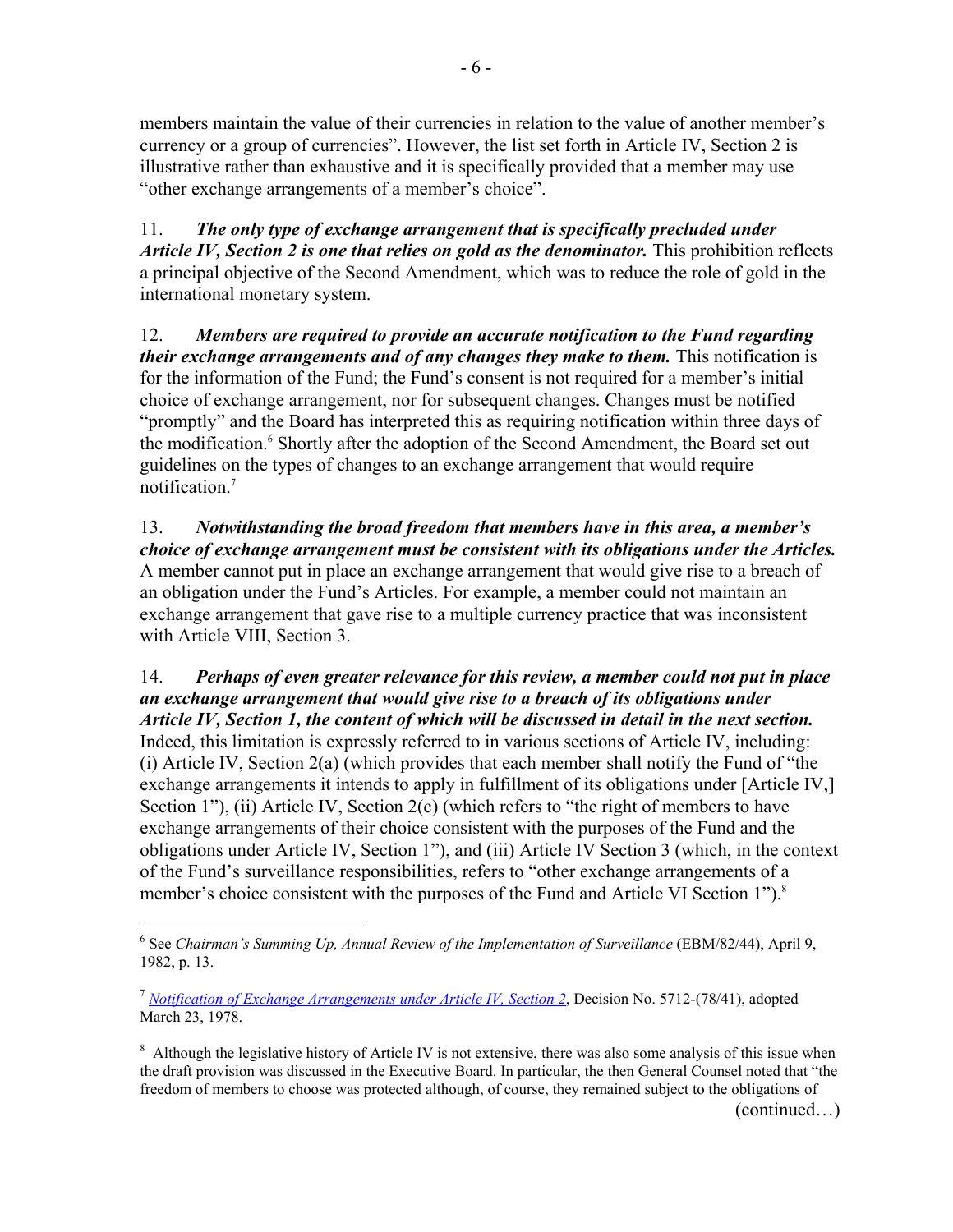15. *The fact that a member's obligations under Article IV, Section 1 may limit the ability of a member to exercise a right that is specifically recognized under the Articles has been discussed in other contexts.* Most importantly, the Articles specifically confer upon members the right to exercise controls on capital movements.<sup>9</sup> However, it has been understood that a member may not impose capital controls if such controls are used to manipulate the member's exchange rate "in order to prevent balance of payments adjustment or to gain an unfair competitive advantage over other members" within the meaning of Article IV, Section 1.<sup>10</sup>

## **III. The Obligations of Members under Article IV, Section 1**

16. This section examines the obligations of members under Article IV, Section 1, perhaps the most complex provision of the Fund's Articles (the text is set forth in Box 2). For analytical purposes, it is helpful to divide Article IV, Section 1 into three parts. The first part contains a rather lengthy preamble to the general obligation of Article IV. (The text of the preamble does not, on its own, constitute an obligation). The second part sets forth the general obligation itself; namely, the requirement of each member to undertake "to collaborate with the Fund and other members to assure orderly exchange arrangements and to promote a stable system of exchange rates." Finally, the third part identifies four specific obligations whose performance is judged to be of particular relevance to the general obligation to collaborate. Each part will be discussed in turn.

#### **A. The Preamble**

17. *By setting forth the "essential purpose" and a "principal objective" of the international monetary system, the preamble may be understood as identifying the broader economic benefits that flow from members' adherence to their obligations under Article IV, Section 1.* The "essential purpose" of the international monetary system is

Article IV, Section 1." See EBM/75/206, December 23, 1975, p. 15. See also, *Surveillance over Exchange Rate Policies; Legal Aspects of the Discussion of SM/77/33,* SM/77/59, March 21, 1977, p. 1.

<sup>&</sup>lt;sup>9</sup> Article VI, Section 3.

 $10$  Under the 1977 Decision, one of the "developments" that "might indicate the need for discussion with a member" regarding the observance of the principle relating to exchange rate manipulation includes the introduction of or substantial modification for balance of payments purposes of restrictions on, or incentives for, the inflow or outflow of capital. See also, statements by the General Counsel during the 1977 Executive Board discussions of the 1977 Decision in which he clarified that the imposition of capital controls or the capital flows that could occur in the absence of such controls could be legally used as an indicator justifying a need for discussion between the Fund and the member of the appropriateness of the member's exchange policies. The General Counsel reasoned that as with other provisions of the Articles, the members' freedom in terms of capital controls was circumscribed by the member's obligations under Article IV. EBM/77/9, January 17, 1977, p. 10; EBM/77/10, January 19, 1977, pp. 7, 9, and 17. See also EBM/77/10, January 19, 1977, pp. 16–18 for the discussion of the same issue during the Board discussions of the 1977 discussions.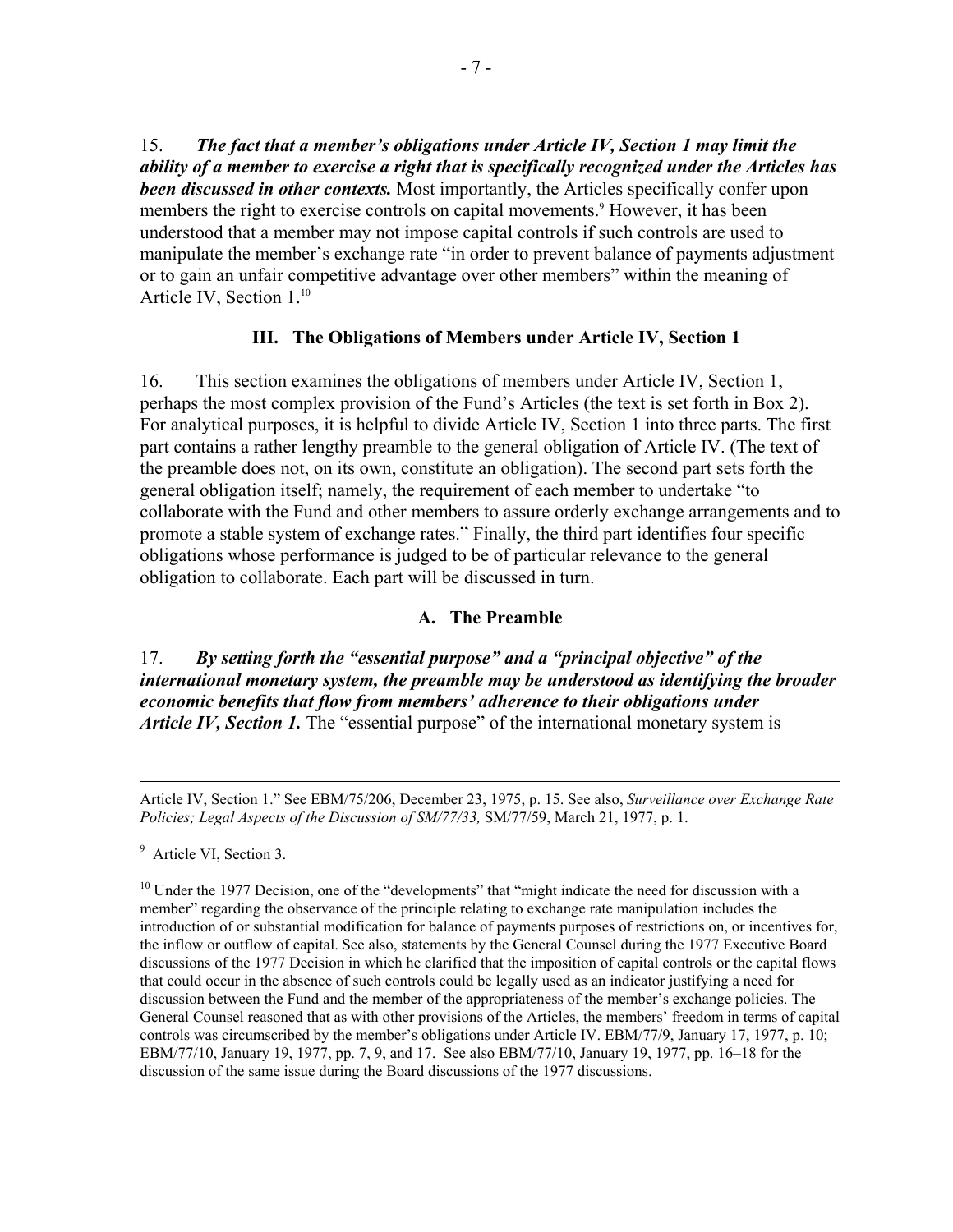identified as "provid[ing] a framework that facilitates the exchange of goods, services and capital among countries and sustains sound economic growth". Moreover, a principal

| Box 2. Article IV, Section 1 of the Fund's Articles of Agreement                                                                                                                                                                                                                                                                                                                                                                                                                                                                                                                                          |                                                                                                                                                                                                              |
|-----------------------------------------------------------------------------------------------------------------------------------------------------------------------------------------------------------------------------------------------------------------------------------------------------------------------------------------------------------------------------------------------------------------------------------------------------------------------------------------------------------------------------------------------------------------------------------------------------------|--------------------------------------------------------------------------------------------------------------------------------------------------------------------------------------------------------------|
| Section 1: General obligation of members                                                                                                                                                                                                                                                                                                                                                                                                                                                                                                                                                                  |                                                                                                                                                                                                              |
| Recognizing that the essential purpose of the international monetary system is to provide a framework<br>that facilitates the exchange of goods, services, and capital among countries, and that sustains sound<br>economic growth, and that a principal objective is the continuing development of the orderly underlying<br>conditions that are necessary for financial and economic stability, each member undertakes to collaborate<br>with the Fund and other members to assure orderly exchange arrangements and to promote a stable<br>system of exchange rates. In particular, each member shall: |                                                                                                                                                                                                              |
| $\mathbf{i}$                                                                                                                                                                                                                                                                                                                                                                                                                                                                                                                                                                                              | endeavor to direct its economic and financial policies toward the objective of fostering<br>orderly economic growth with reasonable price stability, with due regard to its<br>circumstances;                |
| ii.                                                                                                                                                                                                                                                                                                                                                                                                                                                                                                                                                                                                       | seek to promote stability by fostering orderly underlying economic and financial<br>conditions and a monetary system that does not tend to produce erratic disruptions;                                      |
| iii.                                                                                                                                                                                                                                                                                                                                                                                                                                                                                                                                                                                                      | avoid manipulating exchange rates or the international monetary system in order to<br>prevent effective balance of payments adjustment or to gain an unfair competitive<br>advantage over other members; and |
| iv.                                                                                                                                                                                                                                                                                                                                                                                                                                                                                                                                                                                                       | follow exchange policies compatible with the undertakings under this Section.                                                                                                                                |

objective of the system is "the continuing development of the underlying conditions that are necessary for financial and economic stability". The assumption underlying the preamble is that, to the extent that members observe their general obligations set forth in Article IV, Section 1, they will enhance the effective functioning of the international monetary system and, thereby, contribute to the realization of the broader economic benefits identified in this text.

18. *The identification of these broader economic benefits in the preamble does not mean that the achievement of these benefits has become a purpose of the Fund. The preamble sets forth the purposes of the international monetary system—not those of the Fund.* While the achievement of these broader benefits could have been incorporated into Article I as a purpose of the Fund at the time of the Second Amendment, this would have been understood as a significant expansion of the Fund's mandate, something which the drafters wished to avoid. It certainly would have increased the tension with other provisions of the Articles. For example, to the extent that the facilitation of the exchange of capital became a purpose of the Fund, such a purpose would have been difficult to reconcile with members' general right to maintain capital controls under Article VI, Section 3.

19. *Although the text of the preamble does not give rise to obligations, it can be used as a tool to interpret those obligations that are set forth in Article IV, Section 1. Similarly, it provides a useful means of understanding the scope of the Fund's surveillance*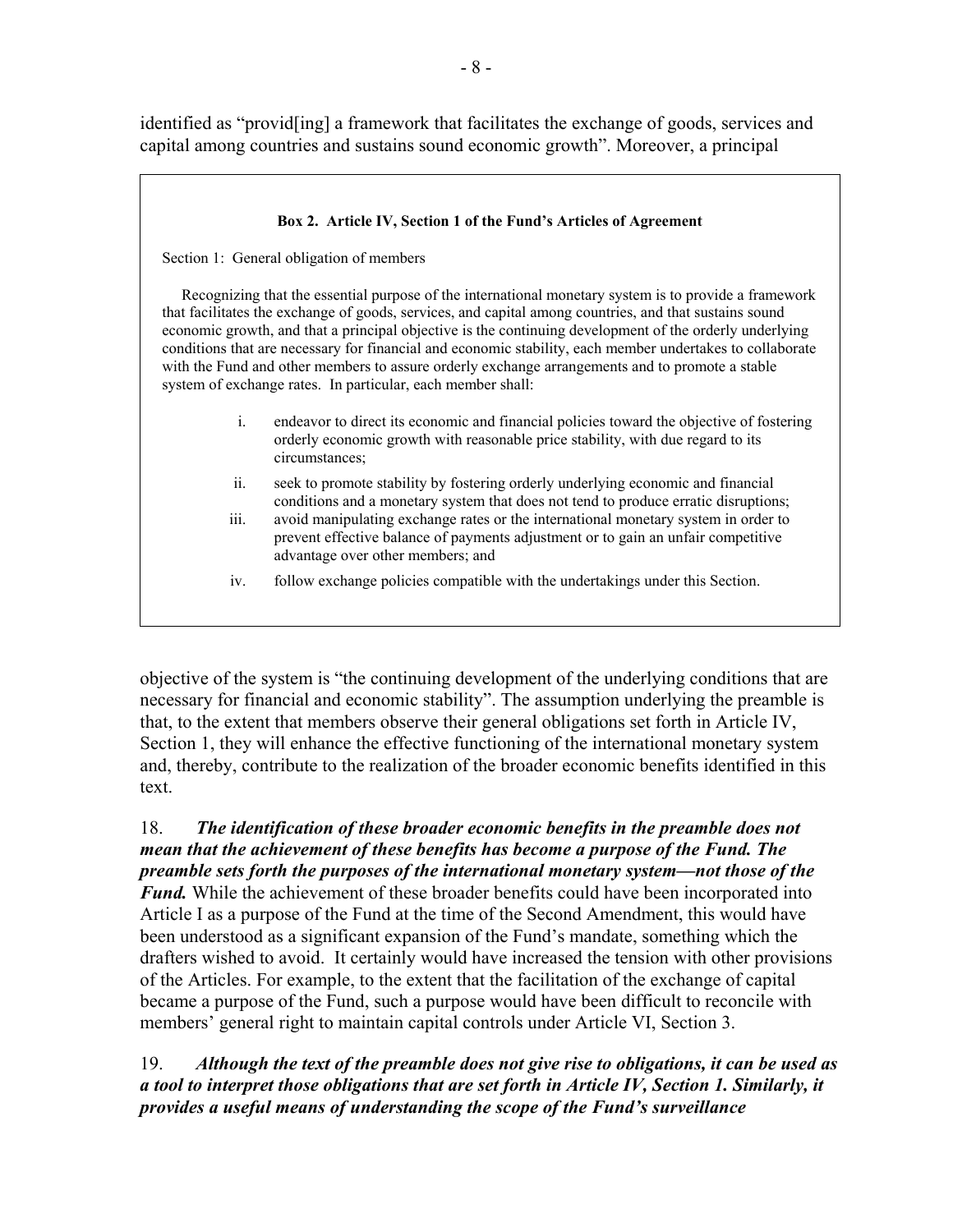*responsibilities under Article IV, Section 3*. In particular, the definition of the essential purpose of the international monetary system is of relevance when examining the Fund's responsibility to "oversee the international monetary system", which is generally referred to as "multilateral surveillance".

## **B. The General Obligation: The Undertaking to Collaborate**

20. *As noted, the general obligation of Article IV is to "collaborate with the Fund and other members to assure orderly exchange arrangements and to promote a stable system of exchange rates".* Before analyzing in detail the content of this obligation, it is important to examine its relationship with the four specific obligations that follow it, two of which relate to domestic policies and two of which involve external policies. Importantly, the sentence that links the general obligation to the specific obligations reads "In particular, each member shall:". Based on the use of the term "in particular" in this sentence, it may be concluded that the four specific obligations, while they represent "particularly" important steps that members must take to fulfill their general obligation to collaborate, are not the only such steps that must be taken; i.e. the general obligation of collaboration is broader in scope than the sum total of the four specific obligations.11 A contrary interpretation—one which would conclude that the specific obligations exhaust the content of the general obligation—would render the general obligation redundant, contrary to general principles of statutory construction. 12

## 21. *The above conclusion is of considerable relevance when one considers the concept of "collaboration", particularly in light of the way this term was understood and used prior to the Second Amendment.* Prior to the Second Amendment, Article IV, Section 4(a) provided as follows:

"Each member undertakes to collaborate with the Fund to promote exchange stability, to maintain orderly exchange arrangements with other members and to avoid competitive exchange alterations."

22. *The collaboration undertaking set forth in the above provision was relied upon as a basis for the Fund to call on members to take specific actions or refrain from taking specific actions.* While such a call could—and, on occasion, did—constitute a requirement (with the implication that failure by a member to heed the call could give rise to a breach of the obligation of collaboration), the Fund often exercised its authority under this provision by making recommendations, preferring a "softer" means of guiding the membership as to their

1

<sup>&</sup>lt;sup>11</sup> Sir Joseph Gold, *Exchange Rates in International Law and Organization* (American Bar Association, 1988), p. 104.

<sup>&</sup>lt;sup>12</sup> "A statute should be construed so that effect is given to all its provisions, so that no part will be inoperative or superfluous"; Norman J. Singer, *Statutes and Statutory Construction,* at pp. 185–86. Moreover, as is noted by Sir Joseph Gold, former General Counsel of the Fund, such an interpretation of "in particular" is also supported by the interpretation that has been given to the term in other provisions of the Articles; See *Exchange Rates in International Law and Organization,* at p. 104.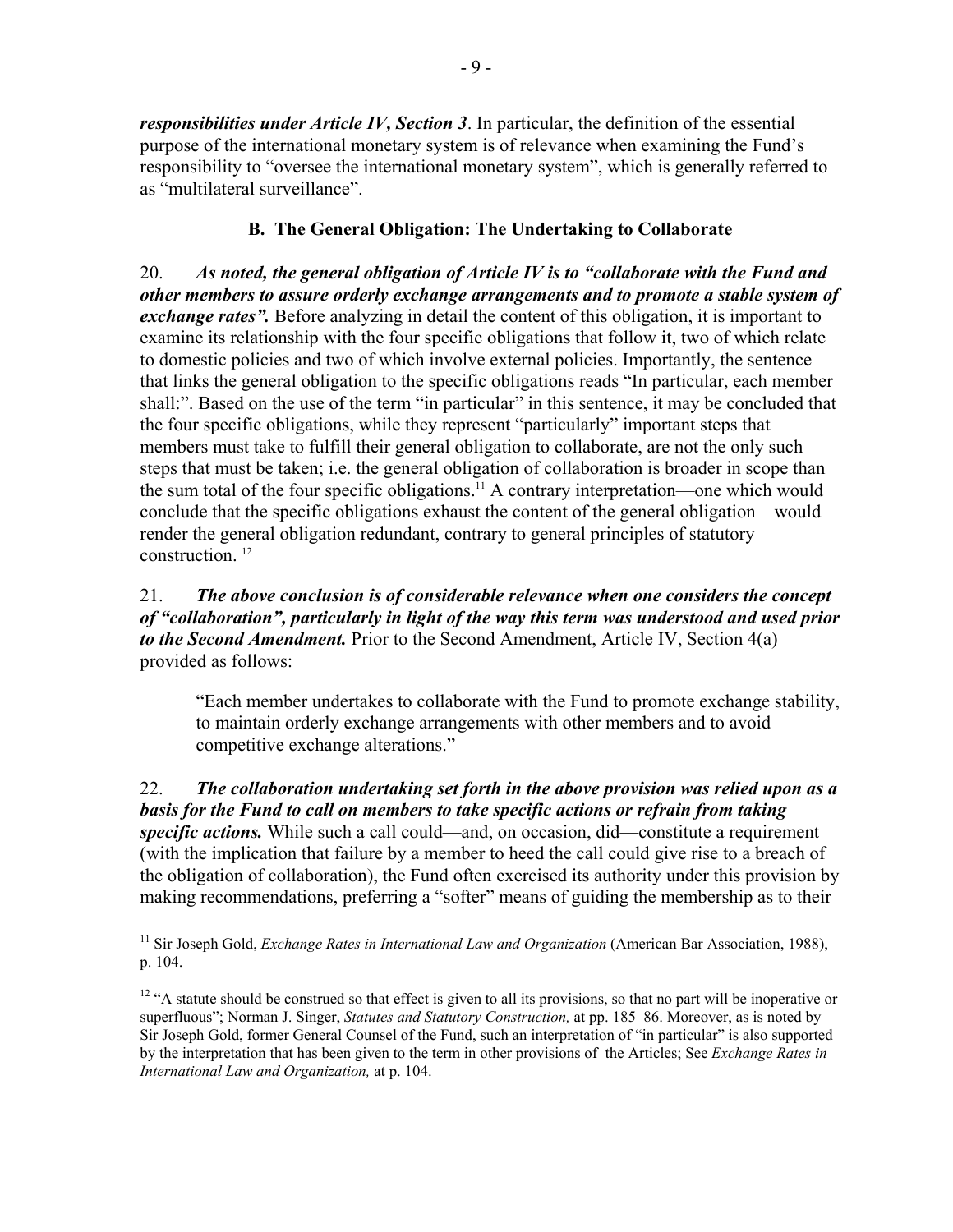obligations under the Articles. It was understood that failure to abide by such recommendations would not constitute a breach of the obligation to collaborate.<sup>13</sup> The Fund made considerable use of this collaboration obligation during the period between the breakdown of the par value system and the Second Amendment as a means of limiting exchange rate instability and competitive depreciation (see Box 3). Following a similar approach, the Fund could rely on the collaboration undertaking set forth in the present Article IV, Section 1 as a basis for either requiring or recommending that members take— or refrain from taking—those actions that, while not included in any of the specific obligations listed in Article IV, Section 1, are considered by the Fund to be necessary—in light of changing circumstances—to assure orderly exchange arrangements and to promote a stable system of exchange rates.

23. *Indeed, in one respect the collaboration undertaking contained in Article IV, Section 1 is broader that the pre-Second amendment version.* While the earlier version only required collaboration with the Fund, the present Article IV, also specifically requires members to collaborate with each other. Although, as in many other aspects of Article IV, Section 1, the legislative history provides little guidance as to the intent of this expansion, it is clear that the need for co-operation among members in the conduct of their policies had become increasingly relevant by the time of the Second Amendment.<sup>14</sup> It should be emphasized, however, that, although this provision specifically contemplates collaboration among members, it is the Fund—and not its members—that has the exclusive authority to determine whether such collaboration satisfies the requirements of Article IV, Section 1.

<sup>&</sup>lt;sup>13</sup> As noted by Sir Joseph Gold, it was recognized that, if members did not adhere to recommendations, the Fund could revisit the issue and determine whether a firmer approach was needed. "Although provisions imposing obligations to collaborate are expressed in mandatory terms, the IMF has assumed that the exacting administration authorized by such a provision permits a less rigorous approach, without any sacrifice of authority should firmer administration of it become advisable"; *Interpretation: The IMF and International Law,*  at p. 337.

<sup>&</sup>lt;sup>14</sup> The expansion of the obligation to collaborate to includes collaboration among members may have been inspired by certain arrangements that existed at the time of the Second Amendment, such as the "snake" and the practice of pegging to certain leading currencies. The "snake" was an arrangement between several European countries by which each participant maintained a fixed relationship between its currency and the currency of other participants, with narrow margins for transactions involving these currencies.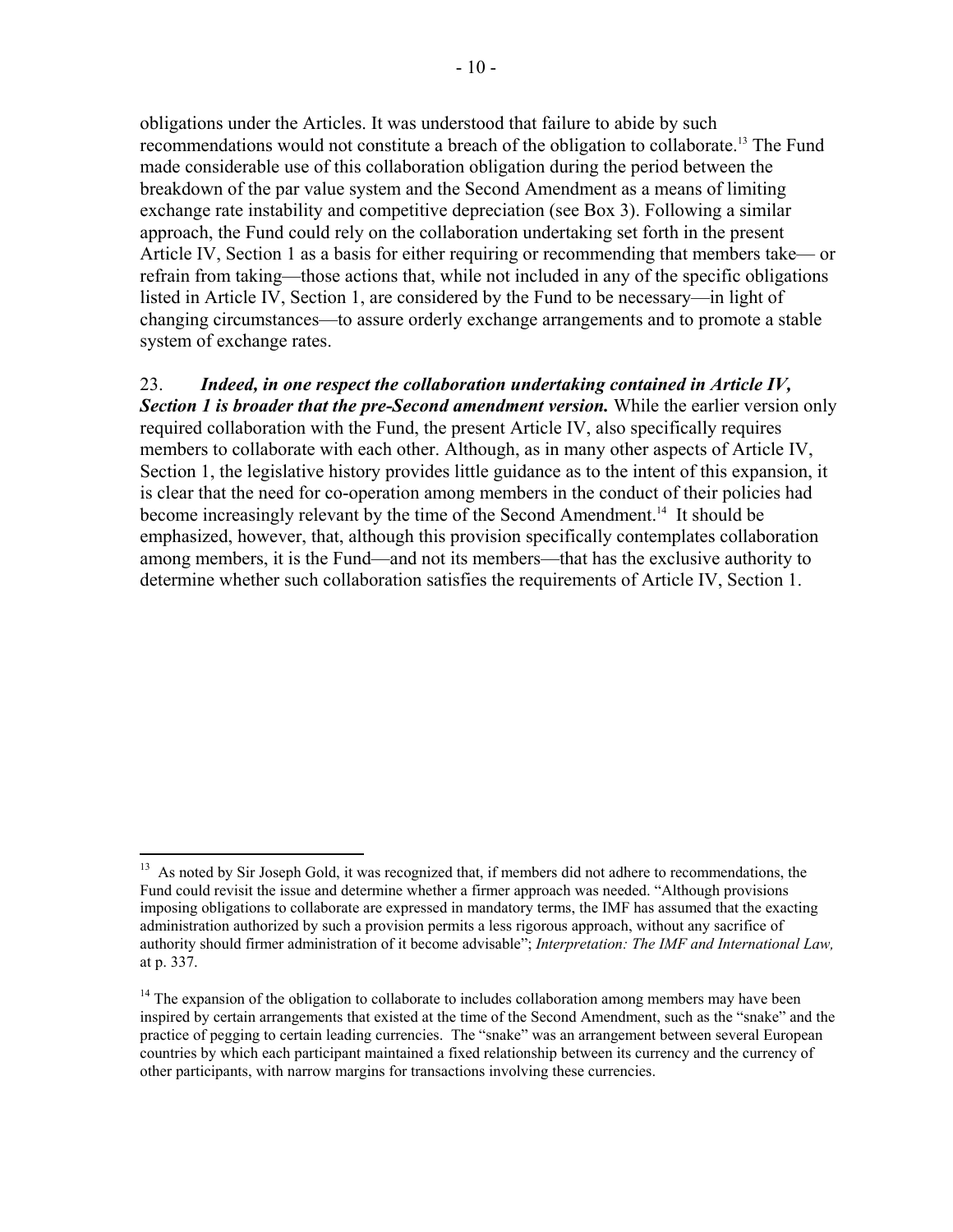#### **Box 3. Duty to Collaborate under Article IV, Section 4(a) of the original Articles of Agreement**

Prior to the Second Amendment, Article IV, Section 4(a) set forth a general obligation to collaborate as follows: "Each member undertakes to collaborate with the Fund to promote exchange stability, to maintain orderly exchange arrangements with other members, and to avoid competitive exchange alterations". On a number of occasions, the Fund relied on this provision to either call on or recommend to members that they take certain actions or refrain from taking actions in order to achieve the objectives set forth in this provision. For example:

1. *1947 Decision on Multiple Currency Practices.* Notwithstanding the express language of Article XIV, Section 2, which allowed members to maintain and adapt to changing circumstances (and, in some cases, to introduce) restrictions on payments and transfers for current international transactions at their discretion during the post-war transitional period, the Fund decided that members were required to obtain the approval of the Fund before introducing or adapting multiple currency practices pursuant to their duty to collaborate with the Fund under Article IV, Section 4(a). Specifically, the sense of the meeting was that "*the provisions in Article XIV, Section 2, regarding the transitional period did not modify members' obligations under Article IV, Section 4, irrespective of the particular exchange device involved.*"  $\frac{1}{2}$  The Board adopted a decision approving the text of a communication to be sent to all members on multiple currency practices. This communication required a determination by the Fund of the consistency of the member's proposed action (i.e. either introduction or adaptation of a multiple currency practice) with Article IV, Section 4(a) and indicated that a duty to consult with and obtain the approval of the Fund is implicit in both Article IV, Section 4(a) and in Article XIV, Section 2.<sup>2/</sup>

2. *Recommendations made during 1971–74 Regarding Exchange Rate Policies.* During the period of 1971–74, the Executive Board adopted a number of decisions designed to provide guidance to members as to how they should conduct their exchange rate policies in an environment when the par value system was no longer fully operational. For example, in 1971 the Fund adopted—and, in 1973, subsequently revised—decisions aimed at establishing a system corresponding to the par value system but with greater flexibility. The decisions identified practices that members "*may wish* to follow in present circumstances consistently with Article IV, Section 4(a)..." (emphasis added). The decisions did not impose an obligation but, rather, indicated that members would be "deemed to be acting in accordance with Article IV, Section 4(a)" with regard to the introduction of wider margins by a member or the communication of a central rate with wider margins, if they followed the practices spelled out in the decisions.  $3^{2}$  On June 13, 1974, the Board adopted a decision and its attached memorandum (*the Guidelines for the Management of Floating Exchange Rates*), which focused on the intervention policies to be followed by members with a floating exchange system. The decision "recommend[s], pursuant to Article IV, Section 4(a) that, in present circumstances, members should use their best endeavors to observe the guidelines set forth and explained in the memorandum."  $\frac{4}{3}$ 

<sup>1</sup> See EBM/47/237, December 18, 1947.

<sup>2</sup> See EBM/47/237, December 18, 1947 and Executive Board Document No. 235, Revision 2, Attachment 8.

 $3$  See Decision No. 3463-(71/126) on Central Rates and Wider Margins—Temporary Regime and Decision No. 4083-(73/104), adopted respectively December 18, 1971 and November 7, 1973.

 $4$  See Decision No. 4232-(74/67), adopted June 13, 1974, and Annex I attached to Executive Board Decision No 4232-(74/67).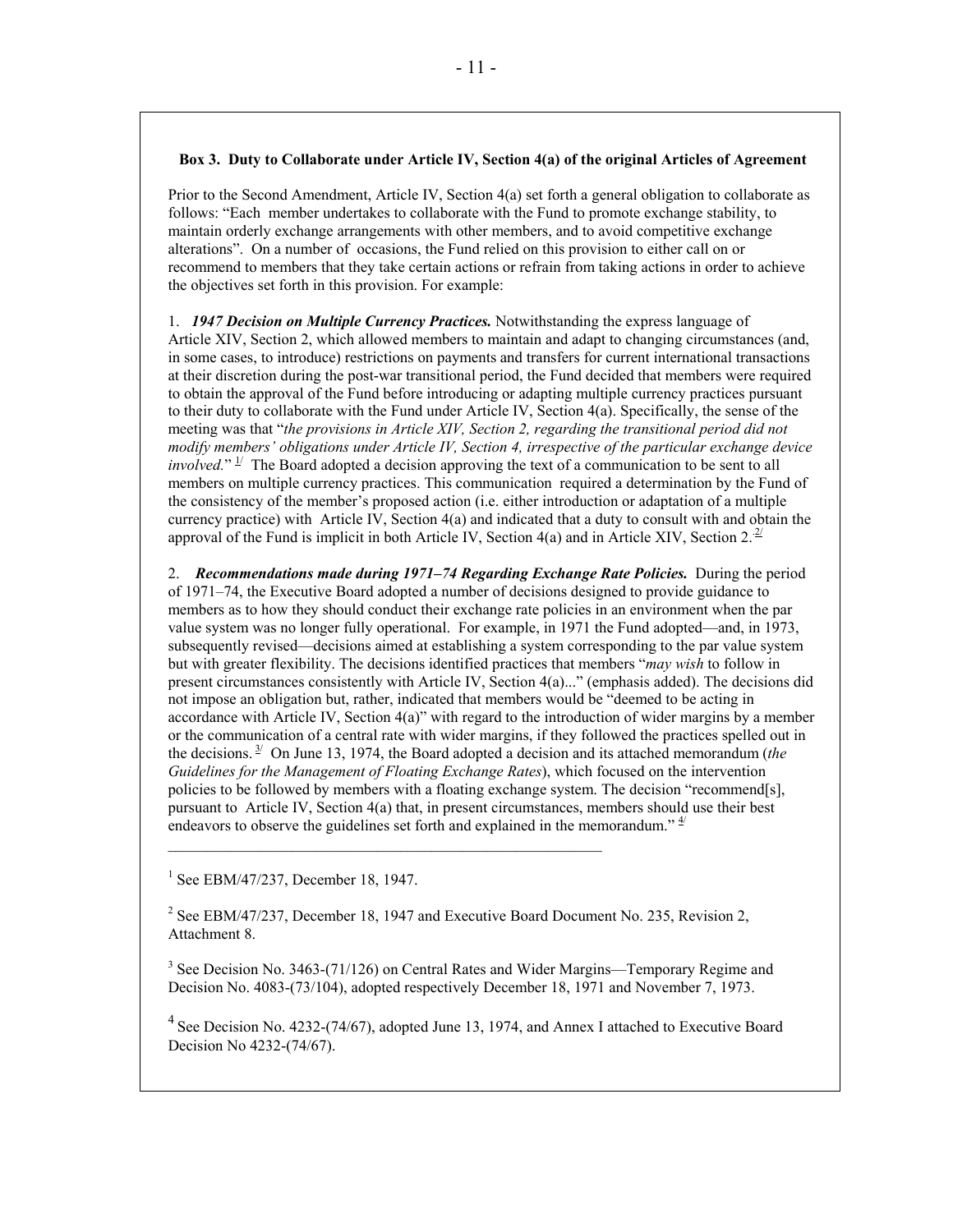24. *The nature of the actions that members must take to satisfy the obligation of collaboration can only be determined in light of the objectives of this collaboration: to "promote orderly exchange arrangements and a stable system of exchange rates"*. Each of these objectives is examined in turn, beginning with "a stable system of exchange rates" because its intended meaning—although still somewhat obscure—is perhaps easier to ascertain than that of "orderly exchange arrangements."

25. *A Stable System of Exchange Rates.* As was noted in the Introduction, by the time of the Second Amendment, there was a concern that the par value system had created rigidity without stability, with members failing to adjust—or delaying adjustment—even in circumstances of fundamental disequilibrium. It was believed that, in the medium term, the overall monetary system would operate more effectively—and, accordingly, be in a better position to achieve its purposes—if exchange rates were permitted to move in response to underlying conditions, particularly if these underlying conditions benefited from the pursuit of appropriate domestic economic policies. It is for this reason that the objective of collaboration set forth in the original Article IV—the requirement to collaborate to promote "exchange stability"—was modified in the Second Amendment to become the requirement to collaborate to promote a "stable system of exchange rates." The present objective is to achieve the stability of the system—not stability of exchange rates as such—and the underlying assumption is that such stability is best achieved if exchange rates reflected underlying conditions that, in turn, are directed towards achieving economic and financial stability, as indicated in the preamble to Article IV, Section 1.<sup>15</sup> As will be seen, the important relationship between domestic economic policies and the effective operation of the international monetary system is made explicit in the specific obligations of Article IV, Section 1.

26. *Even if a member's exchange arrangement includes a specified exchange rate, the member's ability to choose this rate would be constrained by its obligation under Article IV, Section 1 to collaborate with the Fund to promote a stable system of exchange rates.* As noted in the previous section, in circumstances where a member has pegged its currency to other currencies, the value at which this pegging is to occur has been understood as part of a member's exchange arrangement that requires notification to the Fund. Notwithstanding the fact that a member has a general right to select the exchange arrangements of its choice, in these circumstances this right would be limited by the exchange rate obligations set forth in Article IV, Section 1. Moreover, and as is discussed in the following section, these rates would be the subject of Fund surveillance under Article IV, Section 3(b).

27. *Orderly Exchange Arrangements.* As noted in the previous section, exchange arrangements are generally understood as referring to the overall framework that a member

<sup>&</sup>lt;sup>15</sup> The reference to "exchange stability" in the purposes of the Fund under Article I was left intact out of a reluctance on the part of members to change the language of the purposes in the context of the Second Amendment of the Articles. See Joseph Gold, *Developments in the International Monetary System, the International Monetary Fund and the International Monetary Law Since 1971* (Martinus Nijhoff, 1983), at p. 216.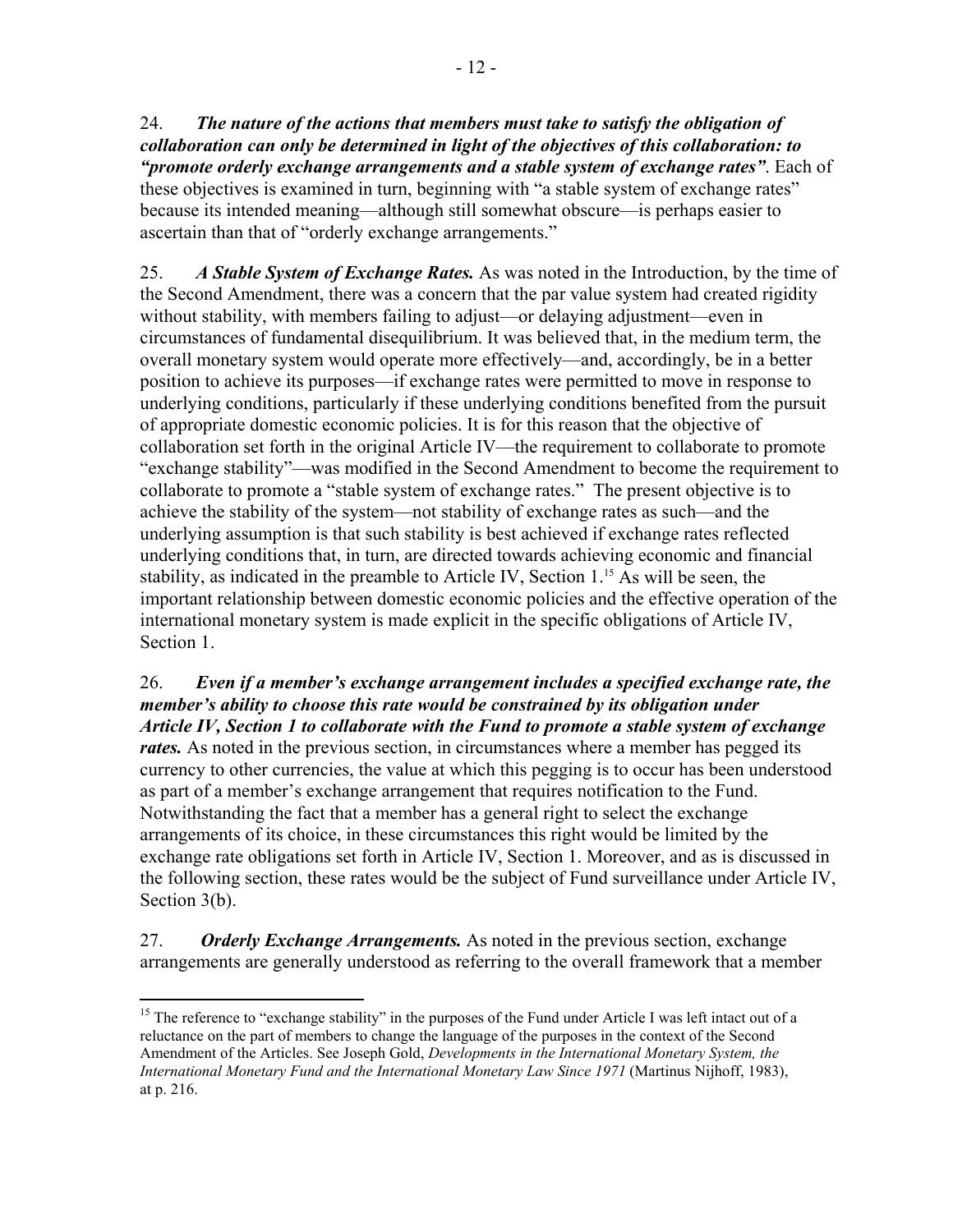uses to determine the value of its currency against other currencies*.* Prior to the Second Amendment, members undertook to collaborate to "maintain orderly exchange arrangements with other members". This text was generally understood as supporting the maintenance of the par value system which, as noted in the Introduction, only allowed members to value their currencies in terms of gold, either directly or through the U.S. dollar. Given the freedom accorded to members in the choice of their exchange arrangements, it may seem somewhat surprising that "orderly exchange arrangements" was retained as one of the objectives of the duty to collaborate under the revised Article IV. Although the legislative history is silent on the question, it must be assumed that, notwithstanding the continuity of language, it was intended that the underlying meaning of this objective would change in a manner that takes into account the change made to the other objective of the obligation to collaborate (i.e., the change from "exchange stability" to a "stable system of exchange rates", and the broad freedom given to members to put in place exchange arrangements of their choice). As noted above, even where the exchange arrangement actually includes a specified exchange rate, the right of the member to select this component would be constrained by its obligations regarding a stable system of exchange rates. However, the question arises as to whether the overall methodology chosen for calculating the value of the member's currency (rather than the specified rate in question) could give rise to an arrangement that is "disorderly" within the meaning of Article IV, Section 1. One example would appear to be a multiple exchange rate system arising from segmented markets, even one which arises from capital transactions and, accordingly, is not inconsistent with a member's obligations under Article VIII, Section 3.16

## **C. The Specific Obligations**

28. *Article IV, Section 1 identifies four specific obligations whose performance is considered to be of particular relevance to the general obligation to collaborate.* To the extent that a member breaches one of these specific obligations, it would also be in breach of the general obligation of collaboration. However, adherence to these specific obligations does not necessarily mean that the member will always be in compliance with the general obligation. As noted above, the Fund has the authority to call upon the member to take additional action—or to refrain from taking certain actions—that it considers appropriate in light of the obligation to collaborate. Each of these specific obligations is discussed in turn.

## **Direction of Economic and Financial Policies (Article IV, Section 1(i))**

1

29. *Article IV, Section 1(i) requires each member to "endeavor to direct its economic and financial policies toward the objective of fostering orderly economic growth with reasonable price stability, with due regard to its circumstances.*" As discussed above, this

<sup>&</sup>lt;sup>16</sup> From the very beginning of the Fund, it was recognized that multiple currency practices, by virtue of the fact that they constitute a system of exchange rates, raise issues under Article IV, Section 4(a). In one paper, it was noted that "[T]he proposal to introduce a new multiple currency practice necessarily involves a threat to exchange stability or orderly exchange arrangements or constitutes a possible exchange alteration." See *Certain Aspects of the Jurisdiction of the Fund over Multiple Currency Practices,* (note to Committee on Spreads and Multiple Currency Practices, June 3, 1947), at p. 6.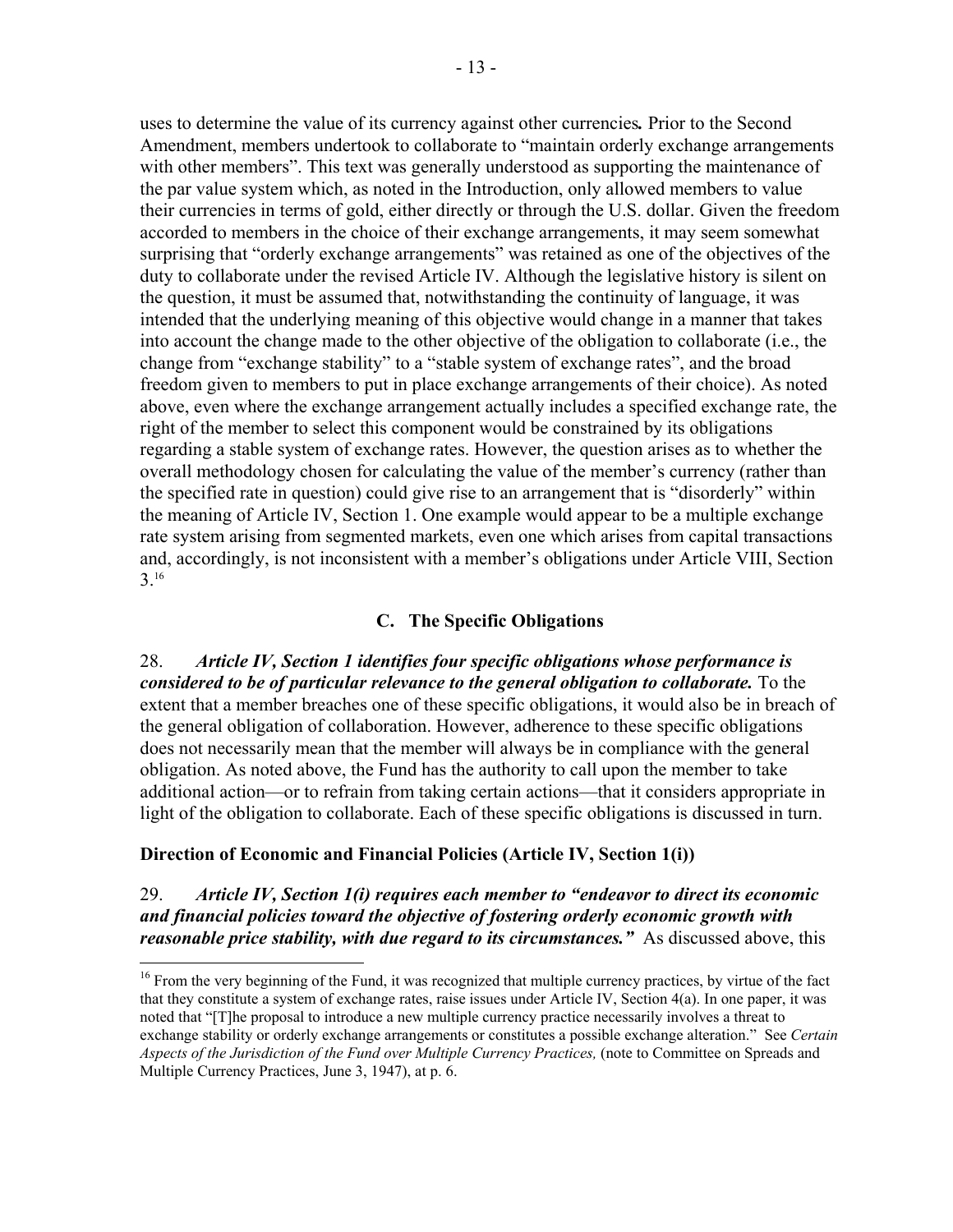specific obligation reflects the view that, although exchange rates should be permitted to move in line with underlying conditions, the stability—and overall predictability—of the system of exchange rates would be enhanced through the pursuit of appropriate economic policies. Accordingly, this obligation describes the types of domestic policies that would be appropriate for this purpose. In that regard, it recognizes that the exchange rate system will only be stable on a sustainable basis if domestic policies are directed towards economic growth—albeit the type of growth that is "orderly" and is accompanied by "reasonable price stability". Relative to the pre-Second Amendment text of Article IV, which focused exclusively on policies relating to exchange rates and exchange arrangements (i.e., external policies), this provision is significant because it extends members' obligations—and therefore the Fund's jurisdiction—to domestic policies. It should be emphasized, however, that this obligation is a particularly weak one—precisely because it does relate to domestic policies. As noted above, members are only required to "endeavor" to direct domestic polices towards the "objective" of fostering orderly economic growth and with "due regard to the circumstances".

30. *The legislative history of the phrase sheds some light on the phrase "fostering orderly economic growth with reasonable price stability".* Earlier drafts of this provision placed greater emphasis on price stability relying on the phrase "orderly economic growth within the context of reasonable price stability". The change to "orderly economic growth with reasonable price stability" gave somewhat greater emphasis to growth .<sup>17</sup>

## **Promotion of Stability (Article IV, Section1(ii))**

31. *Article IV, Section 1(ii) requires each member to "seek to promote stability by fostering orderly underlying economic and financial conditions and a monetary system that does not tend to produce erratic disruptions".* Although the language of this provision is not explicit, the drafting history indicates that the policies referred to in this provision are domestic rather than external policies. In particular, efforts in the Executive Board to insert the word "exchange" before stability were rejected.<sup>18</sup> Moreover, the reference to "a monetary system" in Article IV, Section 1(ii) may be contrasted with the reference in the preamble to Article IV, Section 1 to the "international monetary system." Reflecting the focus on domestic policies, the obligation is similar in nature to that of Article IV, Section 1(i); namely, it is very soft: members are required to "seek" to promote stability by "fostering" underlying economic and financial conditions. As with Article IV, Section 1(i), the assumption is that, by fostering orderly underlying economic conditions and a stable monetary system at the domestic level, members help ensure orderly exchange arrangements and a stable system of exchange rates. With respect to the phrase a "monetary system that does not tend to produce erratic disruptions", it is not clear whether the phrase "erratic

<sup>17</sup> Sir Joseph Gold, *Exchange Rates in International Law and Organization,* p. 106.

<sup>&</sup>lt;sup>18</sup> EBM/75/207, December 23, 1975, p. 29. More generally, for a discussion of the distinction between domestic and exchange rate policy obligations under Article IV, Section 1, see Sir Joseph Gold, *Exchange Rates in International Law and Organization,* p. 107.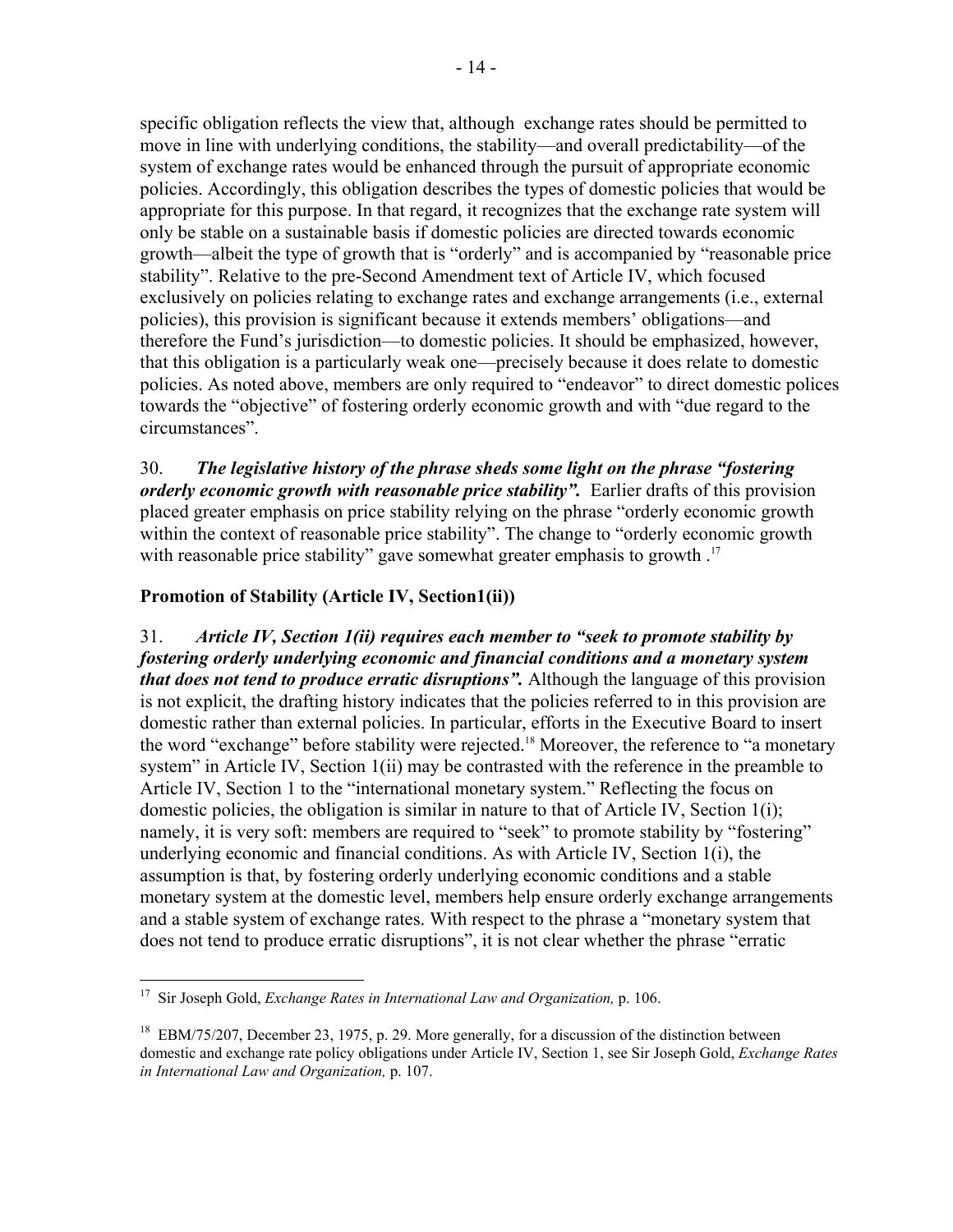disruptions" only refers to disruptions in exchange rates or whether it has a broader meaning. At a minimum, and consistent with the general philosophy that underlies Article IV, Section 1, it would cover erratic disruptions in exchange rates that are not the result of orderly underlying economic and financial conditions.

# **Exchange Rate Manipulation (Article IV, Section 1(iii))**

32. *As noted above, Article IV, Section 1 also establishes specific obligations respecting a member's external policies.* The first of these is set out in Article IV, Section 1 (iii) which requires members to "avoid manipulating exchange rates or the international monetary system in order to prevent effective balance of payments adjustment or to gain an unfair competitive advantage over other members." Unlike members' obligations respecting domestic policies, this provision establishes a "hard" obligation that prohibits specific conduct, reflecting the view that such policies are a more central concern of the international community.

33. *Article IV, Section 1(iii) is a relatively complex provision and not all of its terms are easily understood— or easily applied.* In particular, it is not clear what type of activity was intended to be covered by the phrase "manipulating the international monetary system" (as distinguished from the other prohibited activity, that of manipulating "exchange rates"). In addition, the determination as to whether the competitive advantage obtained by a member through manipulation is "unfair" would require the exercise of considerable judgment.

34. *Notwithstanding the above, a number of the key elements of Article IV, Section 1(iii) are sufficiently clear to provide guidance as to how the provision was intended to be applied.* Its interpretation is facilitated by the fact that the Executive Board considered its application in the context of the preparation of the 1977 Decision which was adopted by the Executive Board after the Board of Governors' adoption of the Second Amendment (but before the Second Amendment entered in force). Drawing on these discussions, the following observations can be made with respect to Article IV, Section 1(iii).

(a) *First*, *there are different ways in which a member could potentially "manipulate" exchange rates within the meaning of Article IV, Section 1(iii).* For example, it could occur through excessive intervention in the exchange markets or through the imposition of capital controls. Moreover, manipulation would not necessarily require that official intervention whatever its form—result in the movement of the exchange rate. In some cases, the manipulation may be designed to prevent movement in the rate.

## (b) *Second, the term "in order to prevent balance of payments adjustment" is sufficiently broad to cover situations where a member is manipulating its exchange rate in a manner that makes it either overvalued or undervalued.*

(c) *Third, and perhaps most importantly, a member will only be found in breach of Article IV, Section 1(iii) if the determination is made that the member manipulated its exchange rate for the purpose of preventing effective balance of payments adjustment.* The fact that the measure has the effect of preventing adjustment is not sufficient—the use of the phrase "in order to" means that a determination of intent is required. This does not mean,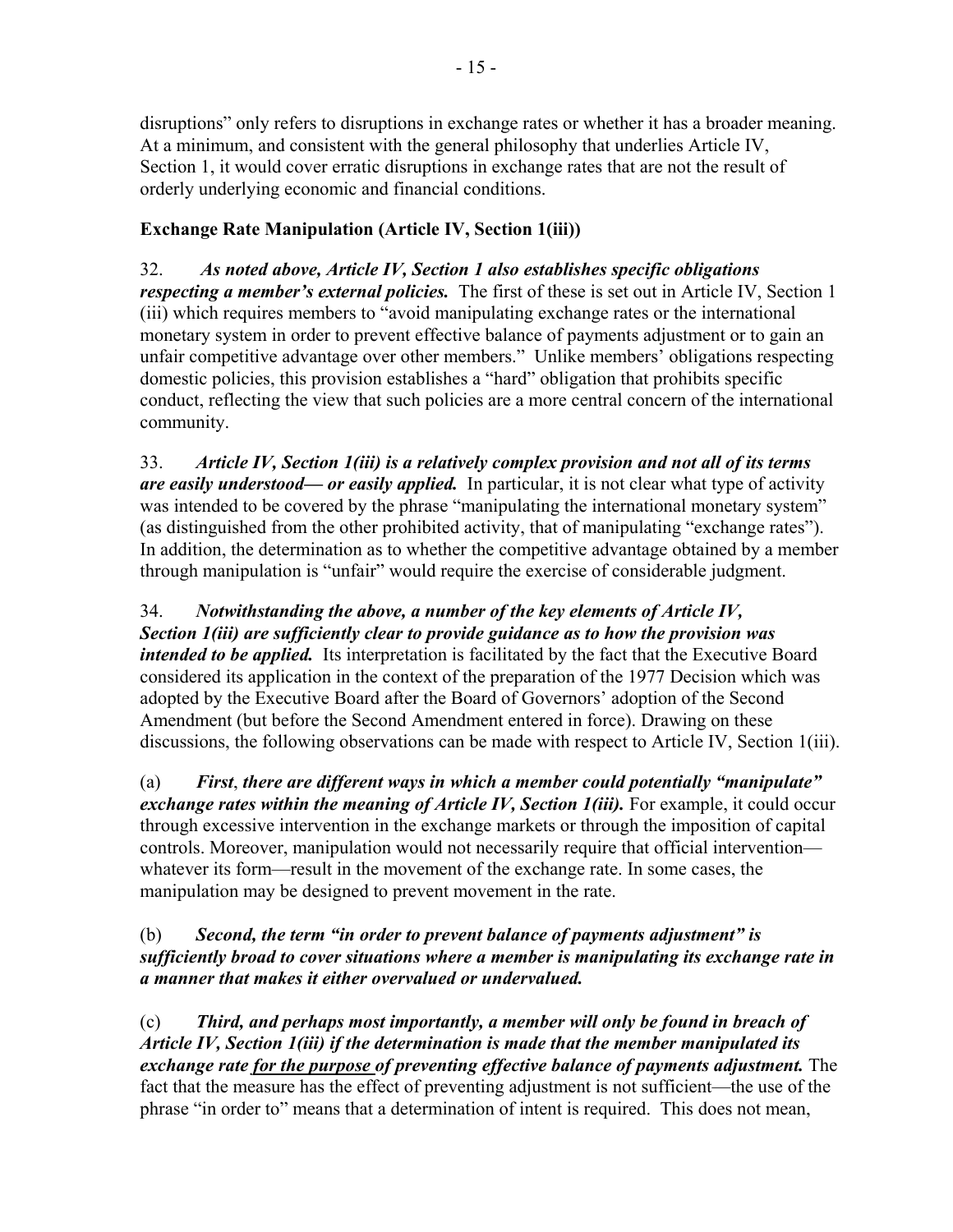however, that the Fund is required to accept the member's own representation of its motives. In terms of the way the Fund determines intent, the discussion surrounding the 1977 Decision is of relevance. As is contemplated under the 1977 Decision, certain developments could be identified that would trigger discussion with the authorities; e.g. "protracted largescale intervention in one direction in the exchange market". At that point, the Fund would ask the member to explain the motivation behind its actions. The Fund would give the member the opportunity to represent the purpose of the measure and the Fund would give this representation the benefit of any reasonable doubt. Ultimately, however, the Fund would make an independent assessment whether the member's representation was correct, taking into account all available and relevant information regarding the member's exchange rate policy. On that basis, the Fund would make a determination as to whether the actions in question were being taken for one of the purposes identified in Article IV, Section 1(iii). As was explained in a staff paper that was prepared for purposes of the discussions surrounding the 1977 Decision, this is the approach that the Fund generally followed in other contexts when determining whether a measure has been introduced for "balance of payments purposes".<sup>19</sup>

## **Exchange Policies Compatible with Undertakings of Article IV, Section 1 (Article IV, Section 1(iv))**

35. *Finally, Article IV, Section 1(iv) requires members to "follow exchange policies compatible with the undertakings" of Article IV, Section 1.* Since this provision addresses aspects of a member's external policies, it establishes a "hard" obligation that is expressed in terms of achieving results, not merely "endeavoring" or "seeking" to achieve results. In terms of the meaning of this obligation, however, this provision is the least specific of all of the obligations identified under Article IV, Section 1 and the legislative history reveals that, at the time of its adoption, there was some uncertainty as to its meaning.

36. *A threshold issue is the intended meaning of "exchange policies"*. Since the term is different from "exchange rate policies", it must be assumed that the obligation is intended to cover a different category of external policies that is broader than "exchange rate policies". One possibility is that it is intended to ensure that members' use of exchange controls is consistent with these undertakings. Among other things, such an interpretation would serve to confirm that, while members have the general right to maintain exchange controls that are consistent with their obligations under Article VIII, they may not do so if these controls are used in a manner that is inconsistent with their obligations under Article IV. However, although there was some discussion of the meaning of this provision (see below), there is no evidence that it was intended to include exchange controls.<sup>20</sup>

<sup>19</sup> See *Surveillance over Exchange Rate Policies: Balance of Payments Purposes*, SM/77/97, April 28, 1977. To illustrate this approach, the paper referred to the Fund's interpretation of "for balance of payment purposes" clauses in the context of Fund arrangements.

 $20$  See EBM/75/205, December 23, 1975,, pp. 17–20.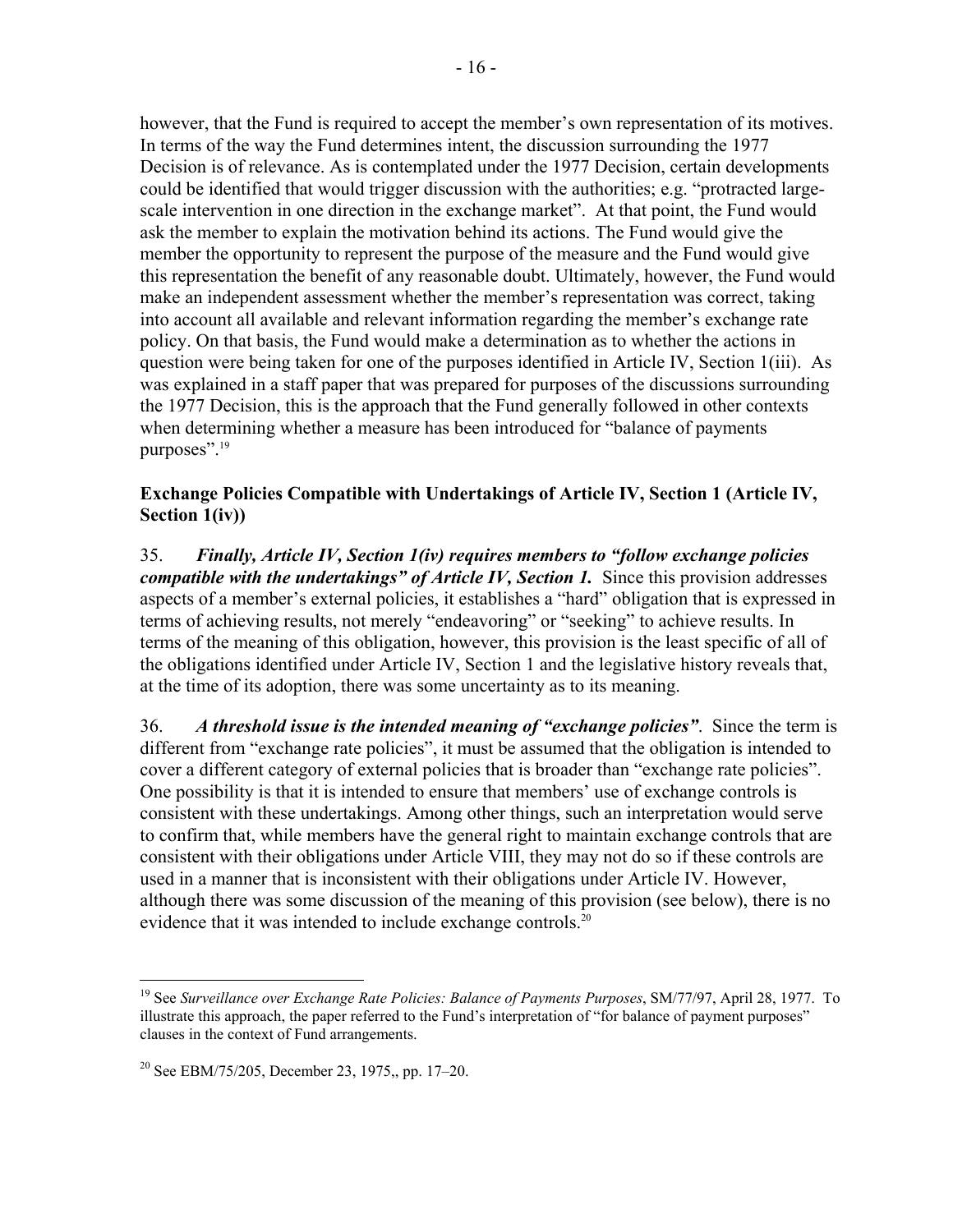37. *Although the term "exchange policies" is sufficiently broad to cover exchange rate policies, it is not clear how this provision was intended to interact and supplement the other specific obligations set forth in Article IV, Section 1.* In terms of its relationship with members' obligations regarding domestic policies, one interpretation would be that a member should follow exchange rate policies that support a member's ability to pursue the types of domestic policies that are identified in these provisions. Such an interpretation would create the result, however, of members' having to adhere to "firm" obligations regarding external policies in order to fulfill their "soft" obligations relating to domestic policies. Moreover, during the Executive Board meeting where the draft of this provision was discussed,<sup>21</sup> the Economic Counsellor expressed concern that this interpretation could yield results that have the "opposite" effect of the overall thrust of Article IV, Section 1; namely it could subordinate the stability of the exchange rate system to domestic policy priorities. Specifically, he noted that the philosophy underlying Article IV, Section 1 was that, by adhering to their obligations to pursue appropriate domestic economic policies, the exchange rate system would be more stable. However, he expressed concern that Article IV, Section  $1(iv)$  could be interpreted as meaning, for example, that a member should pursue an exchange rate policy that promoted domestic price stability—even if that exchange rate was overvalued. Although the text was retained, the Executive Director of one of the authoring members acknowledged that this provision would need to be interpreted "loosely" and, in any event, could not be used to justify the maintenance of unrealistic exchange rates.

38. *At least with its application to exchange rate policies, perhaps Article IV, Section 1(iv) can be most easily interpreted as requiring members to follow exchange rate policies that support the general obligation set forth in Article IV, Section 1; namely, the obligation "to collaborate with the Fund and other members to assure orderly exchange arrangements and to promote a stable system of exchange rates".* In contrast to the specific obligation regarding exchange rate manipulation—which is an obligation of restraint—this obligation is one that would also require members to take positive measures in this area. This interpretation would appear to be supported by the 1977 Decision. Specifically, while the first principle set forth in that decision is clearly designed to provide guidance regarding the manipulation obligation (indeed, it simply restates the text of Article IV, Section 1(iii)), the two remaining principles address intervention policies, exhorting members to: (a) "intervene in the exchange market to counter disorderly conditions" (consistent with the general obligation to promote a stable system of exchange rates) and (b) "take into account in their intervention policies the interests of other members" (consistent with the general obligation to collaborate with "other members").

39. *Irrespective of the interpretation of Article IV, Section1(iv), if the Fund wishes to provide further guidance to members as to those exchange rate obligations under Article IV, Section 1 that go beyond the obligation to avoid exchange rate manipulation, it may rely directly on the general obligation to collaborate to promote a stable system of exchange rates.* As is discussed earlier, and consistent with the approach that was adopted

<sup>&</sup>lt;sup>21</sup> See EBM/75/205, December 23, 1975, p. 17.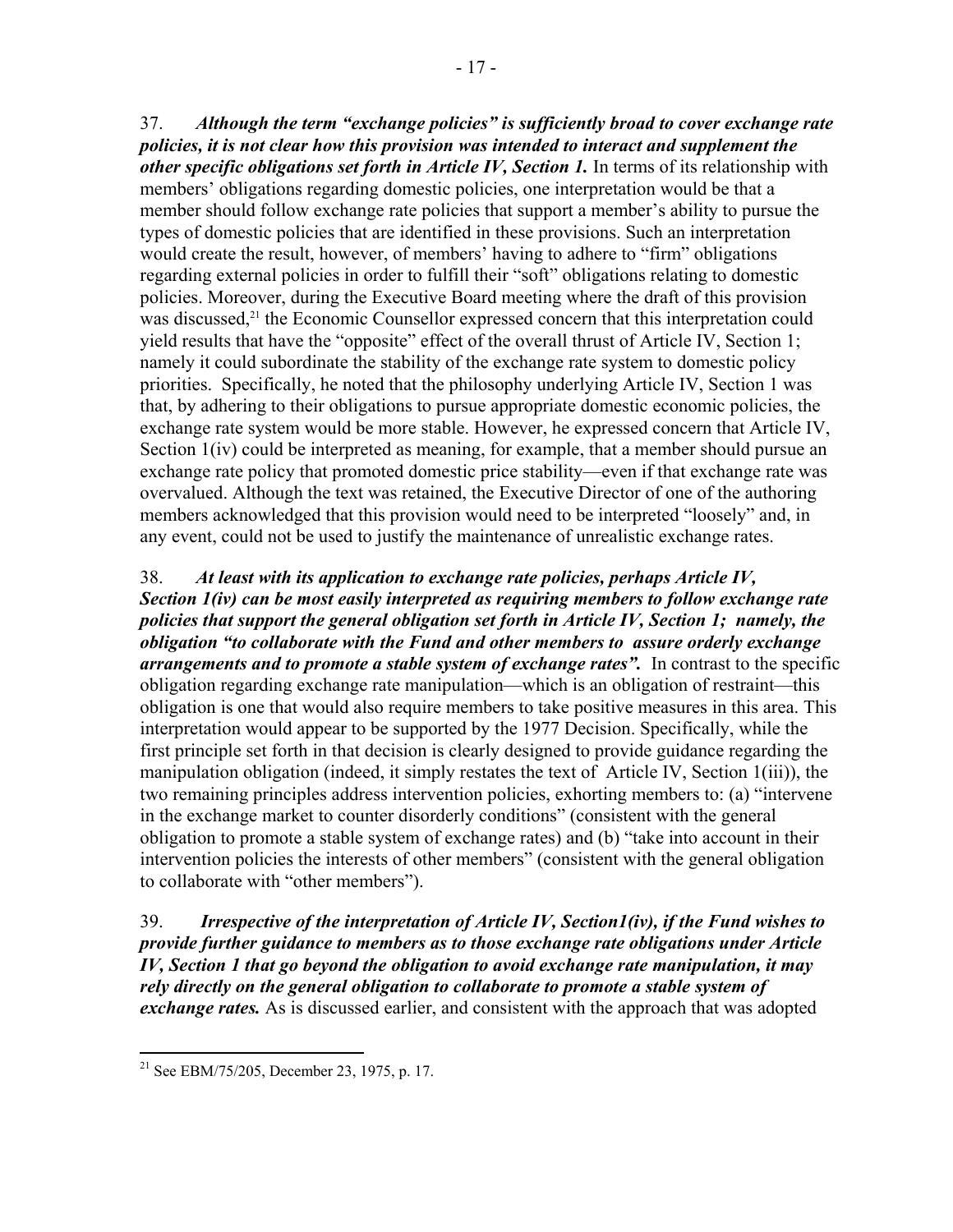prior to the adoption of the Second Amendment, the Fund could call on members to pursue such exchange rate policies that it views as being necessary to achieve the objective of achieving a stable system of exchange rates. In this regard, and as noted earlier, the specific obligations contained in Article IV, Section 1(i) through (iv), while being of particular importance with respect to the Fund's jurisdiction under Article IV, do not exhaust it.

## **IV. The Fund's Responsibilities Under Article IV, Section 3**

40. *Article IV, Section 3(a) sets forth two distinct obligations for the Fund.* The first requires the Fund to "oversee the international monetary system to ensure its effective operation".This provision provides the basis for the Fund's multilateral surveillance activities, which include the World Economic Outlook and the multilateral consultation process that was recently initiated. The second obligation requires the Fund to "oversee the compliance of each member with its obligations under Article IV, Section 1". Accordingly, this general oversight obligation applies not only to the general obligation to collaborate but also to all of the specific obligations enumerated in Article IV, Section 1(i) through (iv), including the obligations regarding domestic policies.

#### 41. *However, because of the particular importance of members' obligations regarding their exchange rate policies, Article IV provides the Fund with more specific direction as to how it is to oversee members' compliance with these obligations.* (See Box 4).

Specifically, Article IV Section 3(b) provides that, in order to fulfill this general oversight function, the Fund shall "exercise firm surveillance over the exchange rate policies members and shall adopt specific principles for the guidance of all members with respect to those policies." As a means of enabling the Fund to carry out this function, each member is required to: (a) provide the Fund with the information necessary to conduct surveillance over such policies; and (b) when requested by the Fund, to consult with the Fund regarding its exchange rate policies. The requirement of the Fund to adopt specific principles in this area provides the legal basis for the principles contained in the 1977 Decision, which specifically provides that it is has been adopted in order for the Fund to perform its responsibilities under Article IV, Section 3(b) (i.e., firm surveillance over exchange rate policies) rather than the more general obligation under Article IV, Section 3(a) (which requires the Fund to oversee *all* of members' obligations under Article IV, Section 1).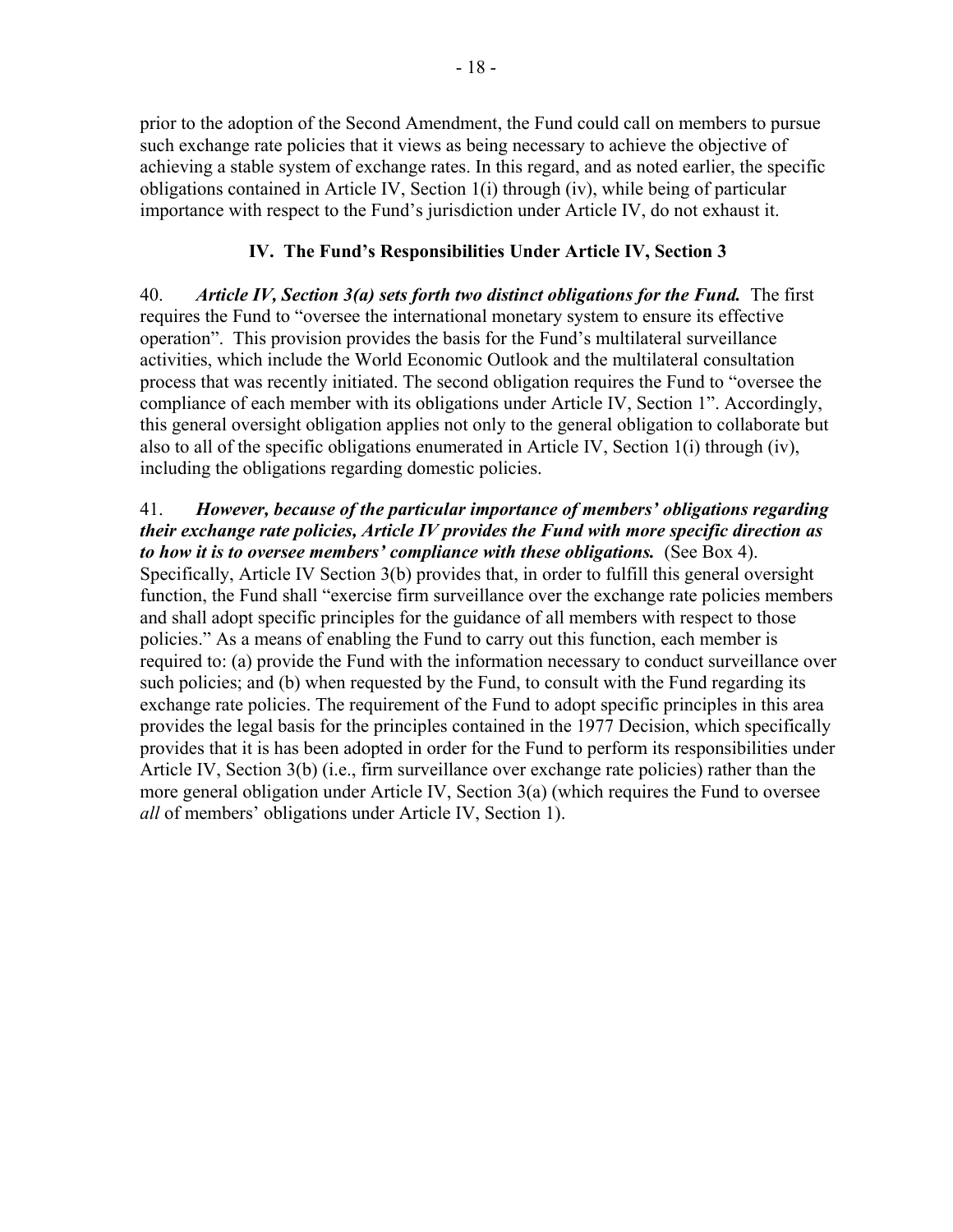#### **Box 4. Article IV, Section 3 of the Fund's Articles of Agreement**

Section 3. Surveillance over exchange arrangements

1

 (a) The Fund shall oversee the international monetary system in order to ensure its effective operation, and shall oversee the compliance of each member with its obligations under Section 1 of this Article.

 (b) In order to fulfill its functions under (a) above, the Fund shall exercise firm surveillance over the exchange rate policies of members, and shall adopt specific principles for the guidance of all members with respect to those policies. Each member shall provide the Fund with the information necessary for such surveillance, and, when requested by the Fund, shall consult with it on the member's exchange rate policies. The principles adopted by the Fund shall be consistent with cooperative arrangements by which members maintain the value of their currencies in relation to the value of the currency or currencies of other members, as well as with other exchange arrangements of a member's choice consistent with the purposes of the Fund and Section 1 of this Article. These principles shall respect the domestic social and political policies of members, and in applying these principles the Fund shall pay due regard to the circumstances of members.

## 42. **When considering the existing principles mandated under Article IV, Section 3(b)—and any possible modifications to such principles—the following should be noted.**

43. *First, the specific principles mandated by Article IV, Section 3(b) are only required with respect to those obligations under Article IV, Section 1 that deal with "exchange rate policies*". Accordingly, and in light of the analysis set forth in the previous section, these obligations comprise members' obligations under Article IV, Section 1(iii) and (iv) and any exchange rate actions the Fund may call on members to take pursuant to the general obligation to collaborate in the promotion of a stable system of exchange rates under Article IV, Section 1. While it is open for the Fund to adopt principles for the guidance of members in complying with their obligations respecting domestic policies under Article IV, Section 1(i) and (ii)(or any other domestic policies that the Fund may determine are necessary in light of the general obligation to collaborate), it is not required to do so. Consistent with the above, the 1977 Decision focuses on members' exchange rate policies, albeit with an explicit recognition that there is a close relationship between these policies and domestic policies.<sup>22</sup> As was noted in a recent paper, however, the surveillance process has

<sup>&</sup>lt;sup>22</sup> As is evident from the section of the 1977 Decision entitled "Principles of Fund Surveillance over Exchange Rate Policies," exchange rate policies have been understood by the Executive Board as embracing a broad range of external policies that are specifically pursued for balance of payments purposes; e.g. "the introduction of or substantial modification for balance of payments purposes of restrictions on, or incentives for, the inflow or outflow of capital." Moreover, to the extent that certain domestic policies are also pursued for balance of payments purposes, the indicators suggest that these would also be included; specifically, "the pursuit, for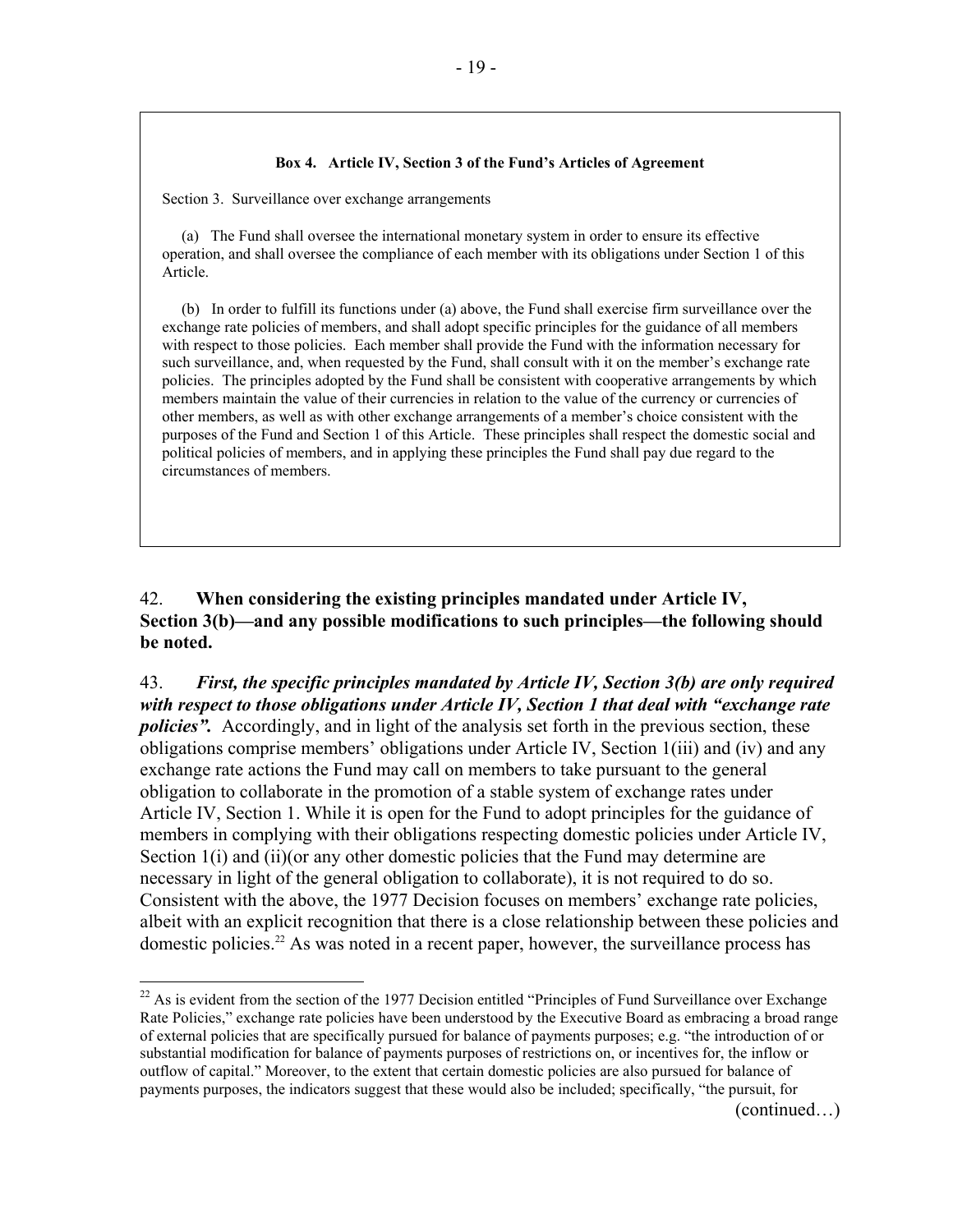increasingly focused on those policies of members that relate to their performance of domestic policy obligations under Article IV, Section 1; i.e., Article IV, Section (i) and (ii).<sup>23</sup>

## 44. *Second, since the principles to be adopted under Article IV, Section3(b) are intended to provide "guidance" as to how a member's exchange rate policies will be consistent with its obligations under Article IV, Section 1, failure to abide by these principles would not necessarily mean that a member is in breach of these obligations.*

Under the existing 1977 Decision, and as noted in Section II of this paper, the principle that specifically addresses exchange rate manipulation (Principle A) simply repeats the language of Article IV, Section 1(iii). Accordingly, a determination that a member has not adhered to this principle would effectively constitute a determination that a member is in breach of its obligations under the Articles. (The "guidance" is effectively provided by the list of "developments" which, under terms of the decision, "might indicate the need for discussion with a member"). In contrast, however, there is no evidence that the remaining principles (Principles B and C ) were ever understood as actually constituting obligations under Article IV, Section 1, either under the general collaboration obligation set forth in that provision or under Article IV, Section 1(iv) (which requires members to pursue exchange policies that are consistent with their undertakings under Article IV, Section 1). However, to the extent that a member's policies are in harmony with these principles, the Fund would be precluded from finding that a member is in breach of these obligations.

45. *Third, to the extent that the Fund wishes to revise and update its principles on those exchange rate policies that are unrelated to manipulation for balance of payments purposes, such a step could be taken on the basis of the Fund's authority to require or recommend that members pursue – or refrain from pursuing – specified exchange rate policies pursuant to their general obligation to collaborate to promote a stable system of exchange rates.*<sup>24</sup> Consistent with the approach followed prior to the Second Amendment, the Fund could decide that, in lieu of identifying exchange rate action that would constitute obligations under the general obligation to collaborate set forth in Article IV, it would issue recommendations with respect to such actions. Failure to adhere to such recommendations would not, in and of itself, constitute a breach of the obligation under the Articles.

 balance of payments purposes, of monetary and other domestic financial policies that provide abnormal encouragement or discouragement to capital flows." However, domestic policies pursued for these specific purposes should be distinguished from domestic policies that only have this effect. The latter category would not be considered "exchange rate policies" within the meaning of the 1977 Decision.

<sup>23</sup> *Biennial Review of the Implementation of the Fund's Surveillance and the 1977 Surveillance Decision— Modalities of Surveillance*, Appendix 1 (SM/04/212, July 2, 2004).

<sup>24</sup> Consistent with general principles of statutory construction, any call by the Fund for members to pursue particular exchange rate policies—or to refrain from pursuing certain policies—could not be so general as to make the specific obligations set forth in Article IV, Section 1 redundant. For example, a call to members to avoid all forms of exchange rate misalignment (irrespective of the motivation) would effectively render Article IV, Section 1(iii) redundant.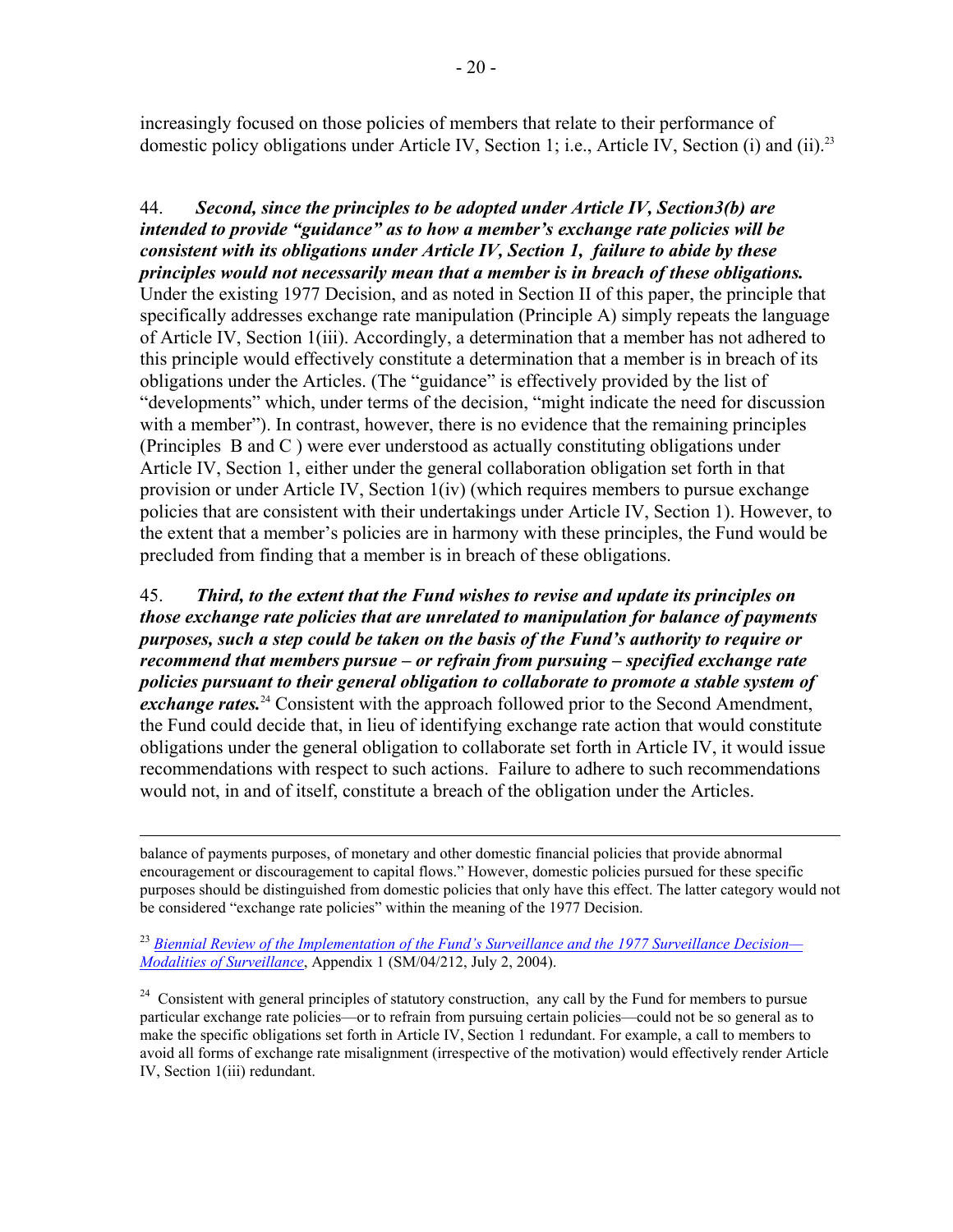46. *Finally, while the principles under Article IV, Section 3(b) must be consistent with members' exchange arrangements, they are not intended to provide guidance with respect to these exchange arrangements*. As noted in this paper, members' rights regarding their choice of exchange arrangements are qualified by their obligations under Article IV, Section 1. Specifically, to the extent to which the member's exchange arrangement includes a specified exchange rate, the scrutiny of this rate in light of a member's obligation to promote a stable system of exchange rates is a proper subject of the principles issued under Article IV, Section 3(b). However, there also may be situations where Fund is of the view that the underlying methodology relied upon by the members for valuing their currencies (rather than the rate itself) constitutes a "disorderly exchange arrangement" within the meaning of Article IV, Section 1. While the Fund could issue guidelines to members as to what type of arrangements would be considered disorderly, these guidelines would be issued under Article IV, Section 1 rather than Article IV, Section 3(b).

## **V. Conclusions**

47. *Since the adoption of the Second Amendment and the 1977 Decision, the Fund has refrained from elucidating the meaning of members' obligations under Article IV for purposes of its bilateral surveillance activities*. Taking into account the substance of these obligations, as described in this paper, the Executive Board could choose to place greater reliance on the legal framework of Article IV, but in a manner that continues to ensure flexibility and the maintenance of the cooperative nature of the Fund. Specifically:

48. *With respect to members' exchange rate policies,* the principles that the Fund is required to adopt to provide guidance to members in this area could be updated in a manner that takes into account the substance of members' obligations under Article IV, Section 1. One of these obligations prohibits exchange rate manipulation for the purposes identified in Article IV and further guidance could be given as to how this obligation will be applied in practice, taking into account developments since 1977. As has been described in this paper, however, the obligations relating to exchange rate policies are not limited to members' obligations regarding exchange rate manipulation for balance of payments reasons. The Fund could, for example, make specific recommendations regarding other exchange rate policies it believes members should adopt as a means of complying with the their general obligation to "collaborate with the Fund and other members to. . .promote a stable system of exchange rates".

49. *With respect to members' exchange arrangements*, while this term is not specifically defined under the Articles, its use in Article IV, Section 2 confirms that it is intended to include the overall method that a member uses to determine the value of its currency against other currencies (e.g. pegging vs. floating). While the Articles confirm that members may choose whichever exchange arrangement they wish (other than one that relies on gold as the denominator), members must exercise this freedom in a manner that is consistent with their obligations under the Articles. First, members must provide an accurate notification to the Fund regarding their exchange arrangements and any changes to those arrangements. Second, in circumstances where a member has actually specified the exchange rate that it will use when implementing its exchange arrangement and this forms part of the member's